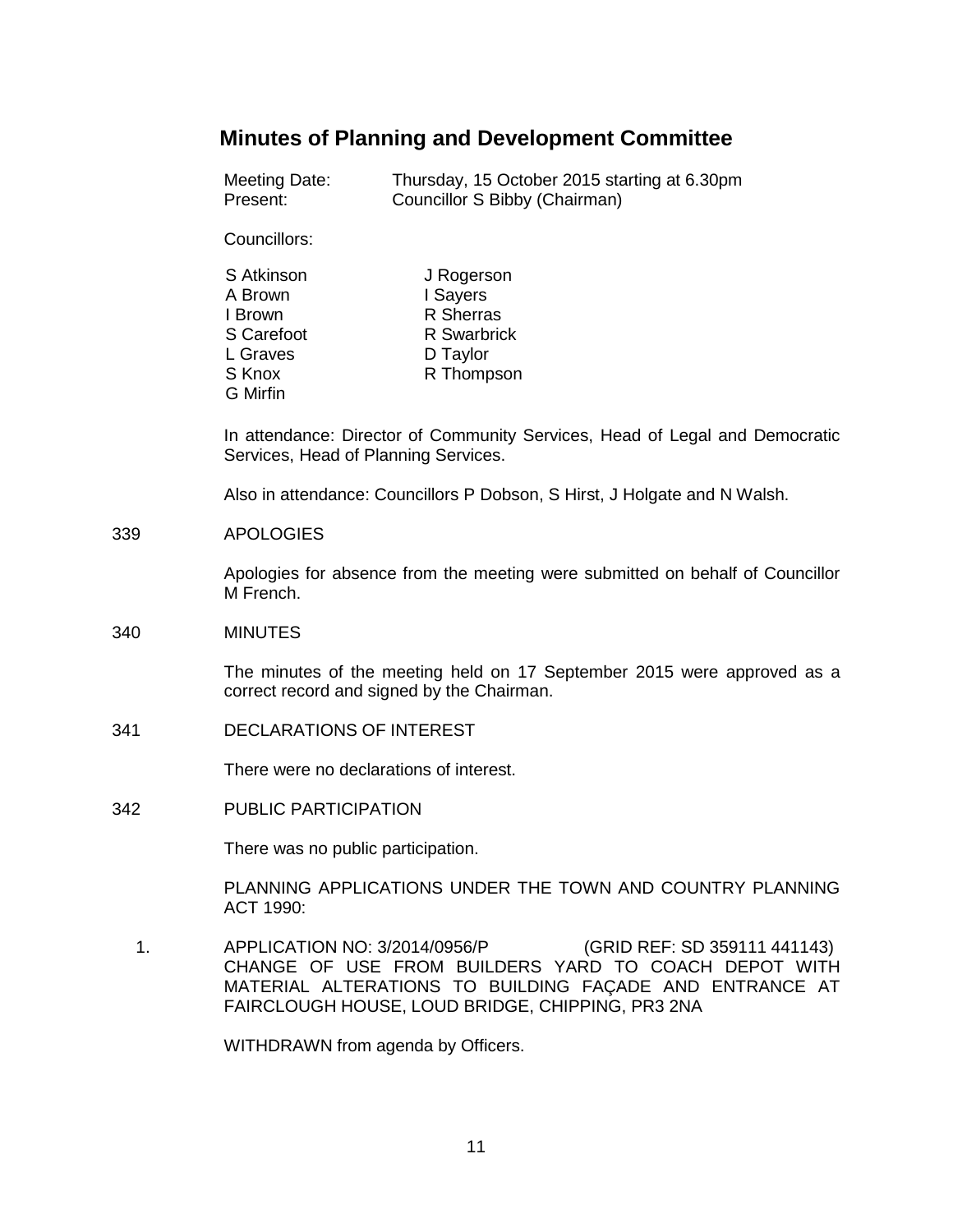2. APPLICATION NO: 3/2014/1092/P (GRID REF: SD 365462 432631) RETROSPECTIVE APPLICATION FOR CHANGE OF USE OF AN AGRICULTURAL STORAGE BUILDING TO SCARE KINGDOM AND VISITOR ATTRACTION, RETENTION OF TEMPORARY STORAGE CONTAINER BUILDING AND CAR PARKING AT HAWKSHAW FARM, LONGSIGHT ROAD CLAYTON-LE-DALE

The Head of Planning Services reported 5 additional letters of objection.

DEFERRED for further information and noise assessments on a Scare Kingdom event.

(Mr Dowson spoke in favour of the above application. Mr Barnett spoke against the above application. Councillor Walsh was given permission to speak on the above application).

 3. APPLICATION NO: 3/2015/0074/P (GRID REF: SD 371057 434916) CHANGE OF USE OF LAND TO CREATE A CARAVAN PARK FOR 21 TOURING CARAVANS/RECREATIONAL VEHICLES AND ERECTION OF A STORAGE BUILDING WITH LEAN-TO FACILITIES BLOCK ON LAND ADJOINING THE PETRE ARMS, LANGHO

REFUSED for the following reasons:

- 1. By reason of the general activities, noise generation and vehicular movements associated with the proposed use as a touring caravan site, the Council considers that the proposed development would be detrimental to the amenities of nearby residents and would have a harmful impact upon the general character of the locality as experienced, not only by local residents, but also by users of nearby facilities including a church, school, pre-school and community centre. As such, the proposed development would be contrary to the requirements of Policy DMG1 of the Ribble Valley Core Strategy (Adopted Version).
- 2. By reason of the vehicular movements associated with the proposed use as a touring caravan site, including movements involving a car and caravan combination, the Council considers that the proposed development would be detrimental to highway safety on the roads in the vicinity of the site contrary to the requirements of Policy DMG1 of the Ribble Valley Core Strategy (Adopted Version).

(Mr Hoerty spoke in favour of the above application. Ms Dickman spoke against the above application. Councillor Dobson was given permission to speak on the above application).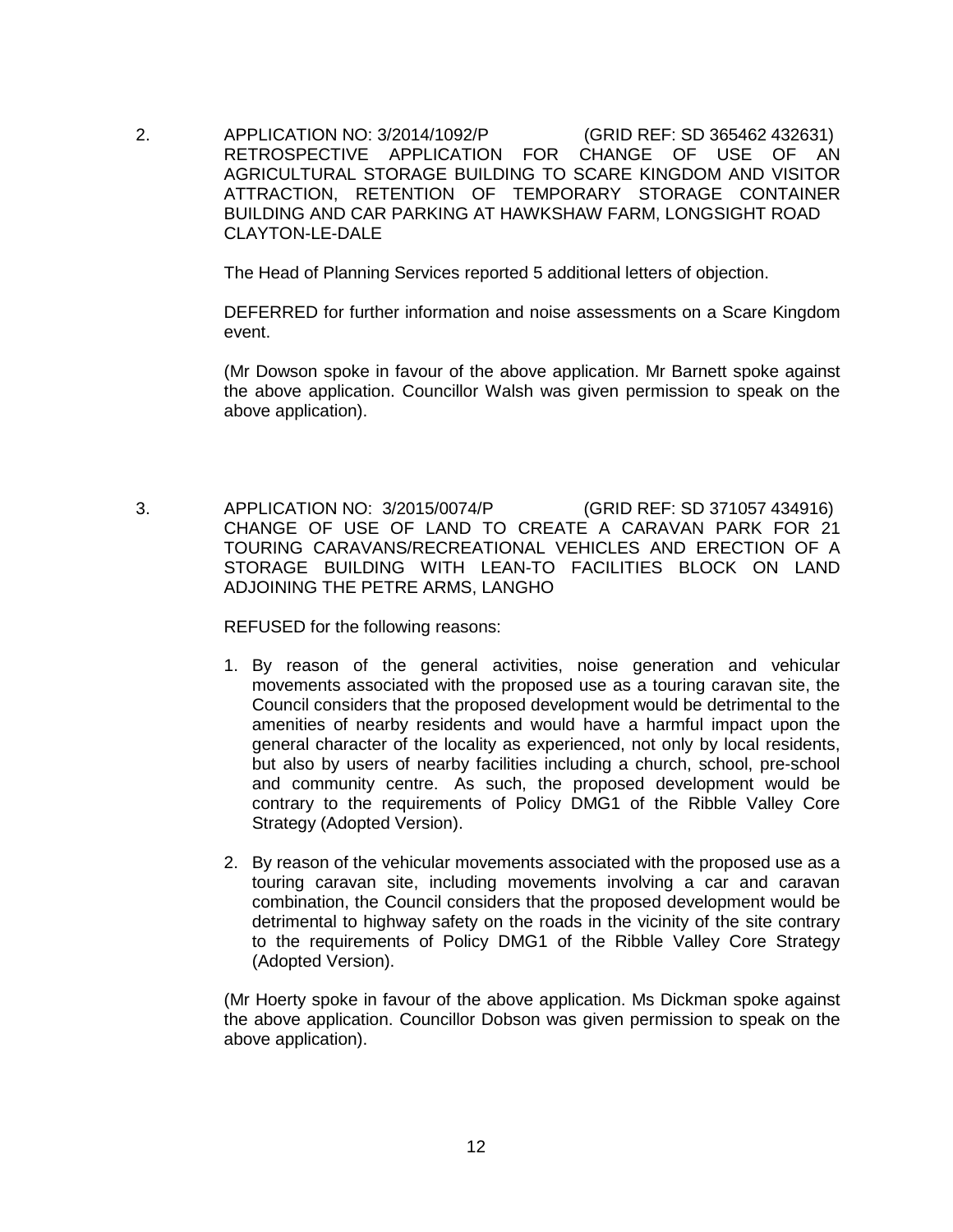4. APPLICATION NO: 3/2015/0426/P (GRID REF: SD374241 438293) CHANGE OF USE OF FISHERY TO LEISURE PARK WITH 19 LODGES, 11 WOODLAND LODGES, 10 CABINS, WARDEN'S LODGE, CONVERSION, EXTENSION AND AMENITY BUILDING TO FORM ONE BEDROOM HOLIDAY COTTAGE, CONVERSION OF STORAGE BUILDINGS TO FORM ONE 2 BED HOLIDAY COTTAGE, CONVERSION AND EXTENSION OF EXISTING MANAGER'S HOUSE AND CAFÉ TO FORM RESTAURANT, PUBLIC HOUSE AND MANAGER'S ACCOMMODATION, 100 CAR PARKING SPACE, GROUND WORK, RE-CONTOURING AND CREATION OF ECOLOGICAL WETLAND AND ANCILLARY LANDSCAPING AT PENDLE VIEW FISHERIES, A59, BARROW, BB7 9DH

GRANTED subject to the following condition(s):

1. The development must be begun not later than the expiration of three years beginning with the date of this permission.

REASON: Required to be imposed in pursuance to Section 91 of the Town and Country Planning Act 1990.

2. Unless explicitly required by condition within this planning permission, the development hereby permitted shall be carried out in accordance with the details shown on drawing nos. 1018 100: Site Location; 1013 103 Rev A: Site Layout; 1013 105: Public House / Restaurant and Managers Accommodation; 1013\_106: Holiday Cottage (8 person); 1013\_107: Holiday Cottage (4 person); 1013 108 Rev A: Site Sections and Figure 1 Revised: Highway and Pedestrian Access Improvements, and in line with the illustrative details shown in the Holiday Lodge (2 bedroom), Holiday Lodge (3 bedroom) and Chalet Cabin manufacturer's details, unless otherwise agreed in writing by the local planning authority.

REASON: For the avoidance of doubt and to clarify which plans are relevant and to ensure that the development is carried out in accordance with the approved plans.

3. No development shall take place until a programme of phasing for implementation of the whole development, including the approved off-site highway works, improvements to the site access and formation of the ecological wetland area, has been submitted to and agreed in writing by the local planning authority. Development shall be carried out in accordance with the approved programme and any amendment must be agreed in writing by the local planning authority.

REASON: In the interests of the amenity of the area and to comply with Policies DMG1, EN2 and DME3 of Ribble Valley Core Strategy (Adoption Version).

4. No development shall take place until details of the design, based on sustainable drainage principles, and implementation of an appropriate surface water sustainable drainage scheme for the site, have been submitted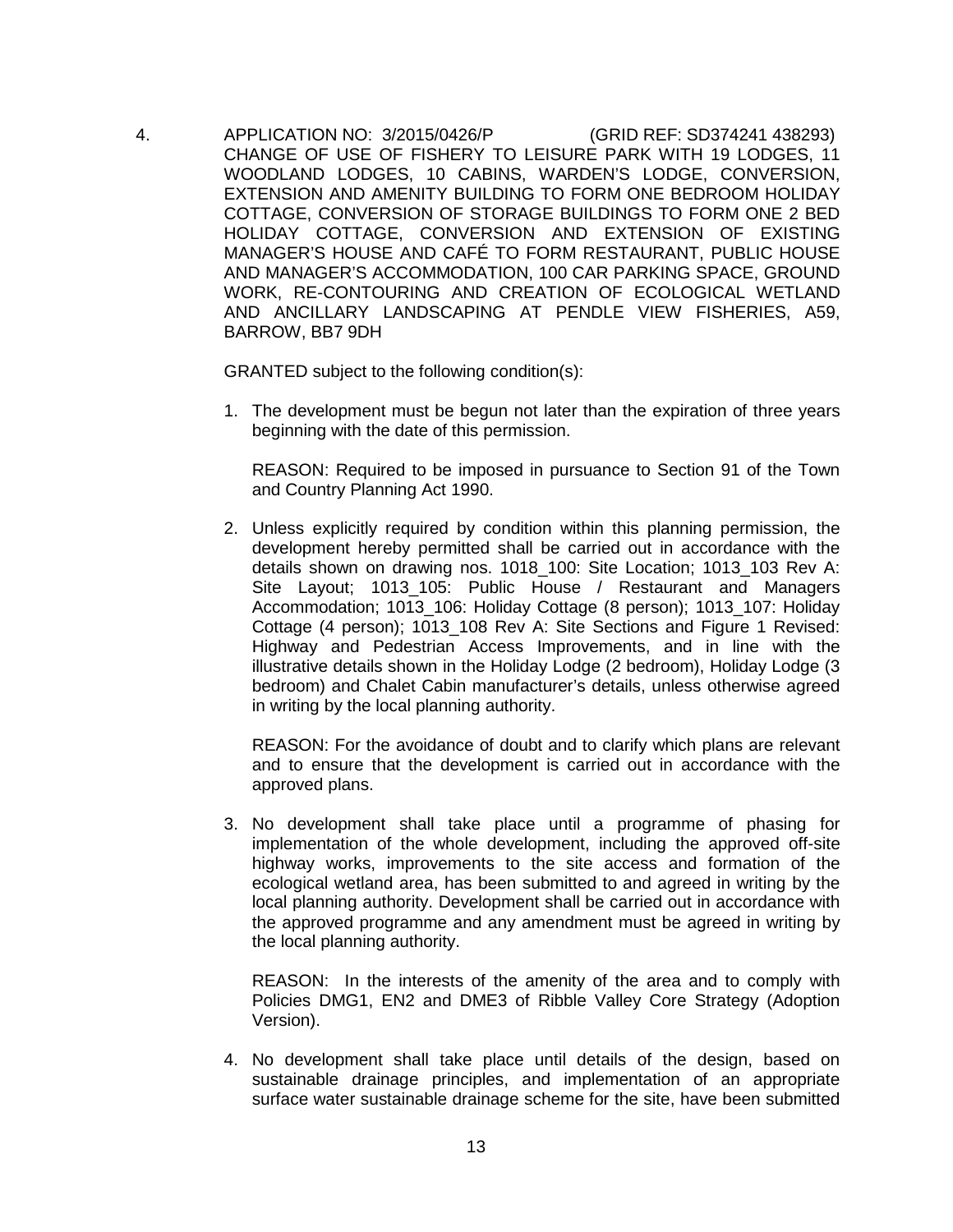to and approved in writing by the local planning authority. Those details shall include, as a minimum:

- a) Information about the design storm period and intensity (1 in 30 & 1 in 100 year +30% allowance for climate change), discharge rates and volumes (both pre and post development), temporary storage facilities, the methods employed to delay and control surface water discharged from the site, and the measures taken to prevent flooding and pollution of the receiving groundwater and/or surface waters, including watercourses, and details of floor levels in AOD;
- b) The drainage strategy should demonstrate that the surface water run-off must not exceed the pre-development greenfield runoff rate.
- c) Any works required off-site to ensure adequate discharge of surface water without causing flooding or pollution (which should include refurbishment of existing culverts and headwalls or removal of unused culverts where relevant);
- d) Flood water exceedance routes, both on and off site;
- e) A timetable for implementation, including phasing as applicable;
- f) Evidence of an assessment of the site conditions to include site investigation and test results to confirm infiltrations rates;
- g) Details of water quality controls, where applicable. The scheme shall be implemented in accordance with the approved details prior to first occupation or completion of the development, whichever is the sooner. Thereafter the drainage system shall be retained, managed and maintained in accordance with the approved details.

REASON: To ensure a satisfactory means of drainage and in accordance with Policy DMG1 of the Ribble Valley Core Strategy (Adoption Version).

- 5. No development shall take place until an appropriate management and maintenance plan for the sustainable drainage system for the lifetime of the development has been submitted to and approved in writing by the local planning authority. As a minimum, the plan shall include:
	- a) The arrangements for adoption by an appropriate public body or statutory undertaker, management and maintenance by a Management Company.
	- b) Arrangements concerning appropriate funding mechanisms for its ongoing maintenance of all elements of the sustainable drainage system (including mechanical components) and will include elements such as:
		- i. on-going inspections relating to performance and asset condition assessments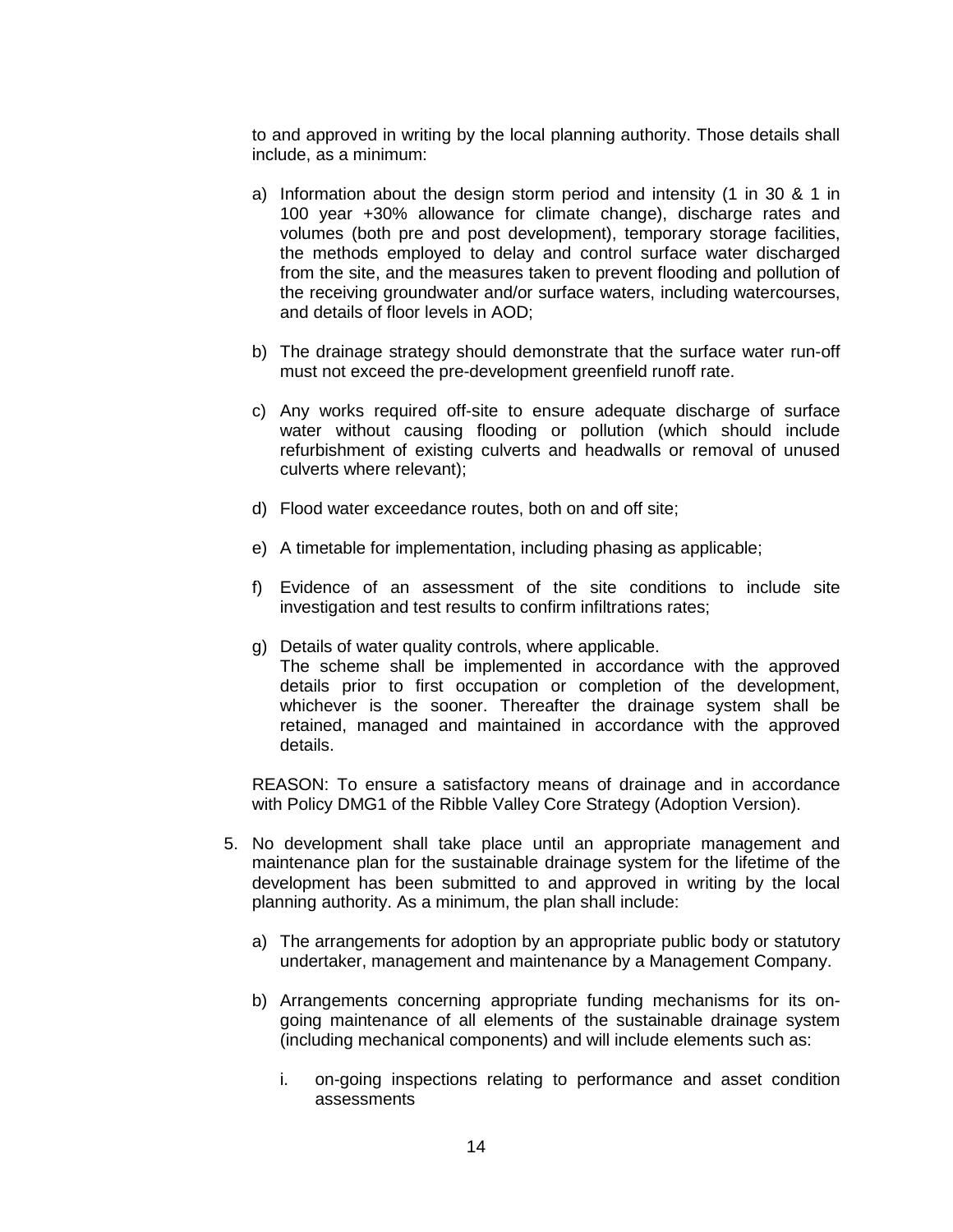- ii. operation costs for regular maintenance, remedial works and irregular maintenance caused by less sustainable limited life assets or any other arrangements to secure the operation of the surface water drainage scheme throughout its lifetime;
- c) Means of access for maintenance and easements where applicable.

The plan shall be implemented in accordance with the approved details prior to first occupation or completion of the development, whichever is the sooner. Thereafter the sustainable drainage system shall be managed and maintained in accordance with the approved details.

REASON: To ensure a satisfactory means of drainage and in accordance with Policy DMG1 of the Ribble Valley Core Strategy (Adoption Version).

6. No development shall take place until a scheme for the treatment and disposal of foul water from the site has been submitted to and approved in writing by the Local Planning Authority. The development shall be carried out in accordance with the approved scheme prior to first occupation or completion of the development, whichever is the sooner. Thereafter the drainage system shall be retained, managed and maintained in accordance with the approved details.

REASON: To ensure a satisfactory means of drainage and in accordance with Policy DMG1 of the Ribble Valley Core Strategy (Adoption Version).

7. No development shall take place until a scheme for the creation and management of the ecological wetland area shown on drawing no. 1013\_103 Rev A, has been submitted to and approved in writing by the local planning authority. The approved scheme shall be carried out in accordance with the approved phasing programme for the development required by Condition 3, and managed and maintained thereafter in accordance with the approved details.

REASON: In the interests of the amenity of the area and to comply with Policies DMG1, EN2 and DME3 of Ribble Valley Core Strategy (Adoption Version).

8. No phase of development shall take place until details of the earthworks, finished ground levels, infrastructure for each holiday lodge, cottage and/or cabin and access roads and car parking for that phase, have been submitted to and approved in writing by the Local Planning Authority. The development shall be carried out and operated in accordance with the approved details.

REASON: In the interests of the amenity of the area and to comply with Policies DMG1, EN2 and DME3 of Ribble Valley Core Strategy (Adoption Version).

9. No phase of development adjacent to the lake shall take place until details of all structures to be erected on the shore of the lake and/or projecting into the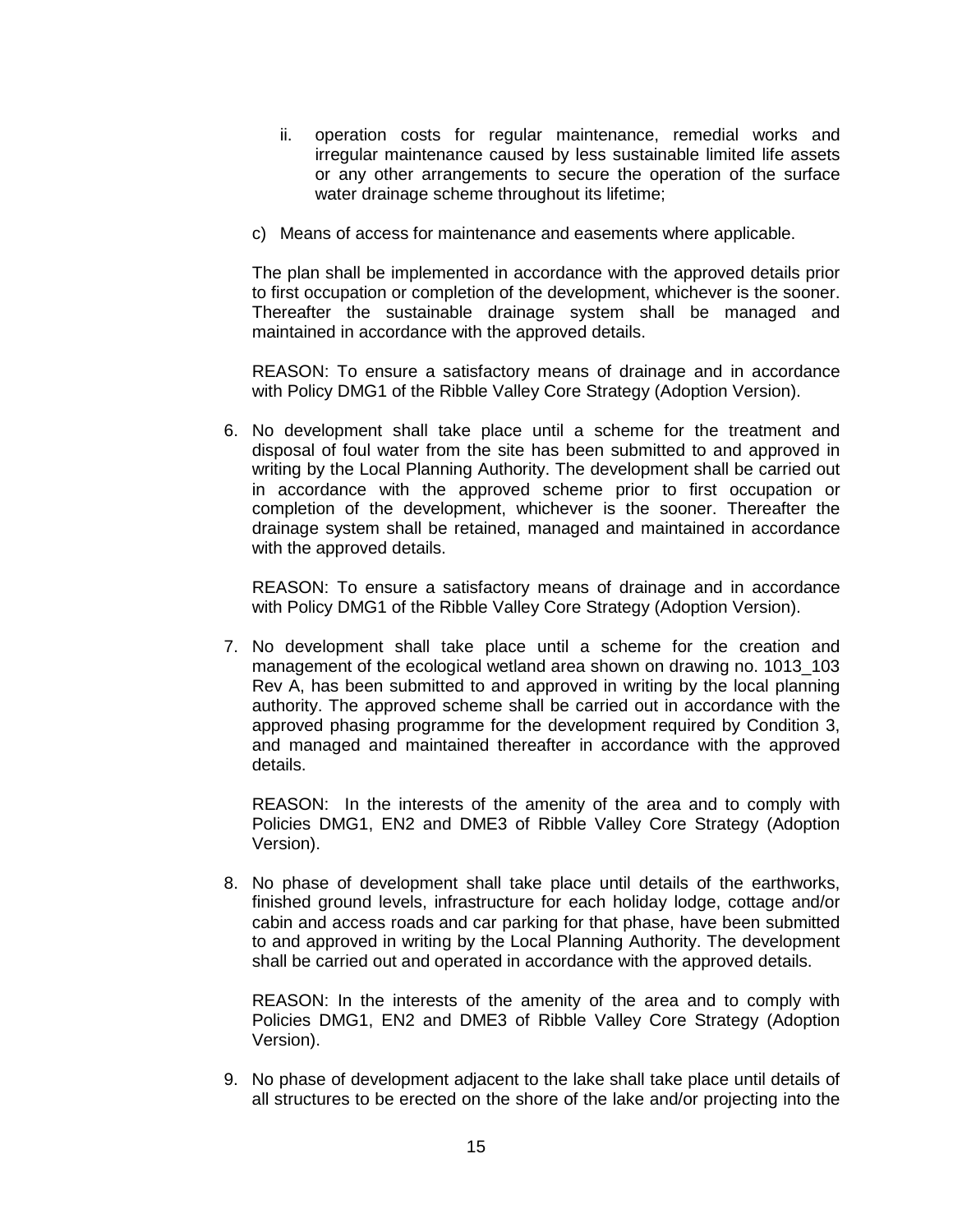water within that phase, including the construction of jetties and platforms to accommodate holiday lodges, have been submitted to and approved in writing by the Local Planning Authority. The development shall be carried out and operated in accordance with the approved details.

REASON: In the interests of the amenity of the area and to comply with Policies DMG1, EN2 and DME3 of Ribble Valley Core Strategy (Adoption Version).

10. No phase of development shall take place until details of lighting for that phase, including details of the location and height of columns, wall-mounted lighting units, bollards and ground lighting, and the intensity of illumination, hours of operation, light spillage assessment have been submitted to and approved in writing by the local planning authority. The development shall be carried out and operated in accordance with the approved details. This shall also relate to any advertisement signs in relation to public house and other commercial elements

REASON: In the interests of the amenity of the area and to comply with Policies DMG1, EN2 and DME3 of Ribble Valley Core Strategy (Adoption Version).

11. No phase of development shall take place until details of the location, design and external treatment and appearance of the holiday lodges and cabins, and/or samples of external facing and roofing materials for the construction of the new and/or converted buildings within that phase, have been submitted to and approved in writing by the local planning authority. The development shall be carried out in accordance with the approved details.

REASON: In the interests of the amenity of the area and to comply with Policies DMG1, EN2 and DME3 of Ribble Valley Core Strategy (Adoption Version).

12. Notwithstanding the submitted details, no phase of development shall take place until full details of the proposed landscaping scheme for that phase have been submitted to and approved in writing by the local planning authority. The landscaping scheme shall indicate as appropriate the types and numbers of trees and shrubs; their distribution within the site; those areas to be seeded, turfed, paved or hard landscaped including details of any changes of level or landform and the types and details of any boundary fencing or screening within the site and along its perimeter. Details of the means of protection during development works of all hedgerows and trees identified for retention in that phase, shall also be submitted for the Council's written approval in accordance with BS5837: 2012 *'Trees in relation to design, demolition and construction'* or equivalent, unless otherwise agreed. The agreed protection measures shall be put in place and maintained during the construction period of the phase of development. The approved landscaping scheme for each phase of development shall be implemented in the first planting season following first use of the phase of development and shall be maintained thereafter for a period of not less than 5 years to the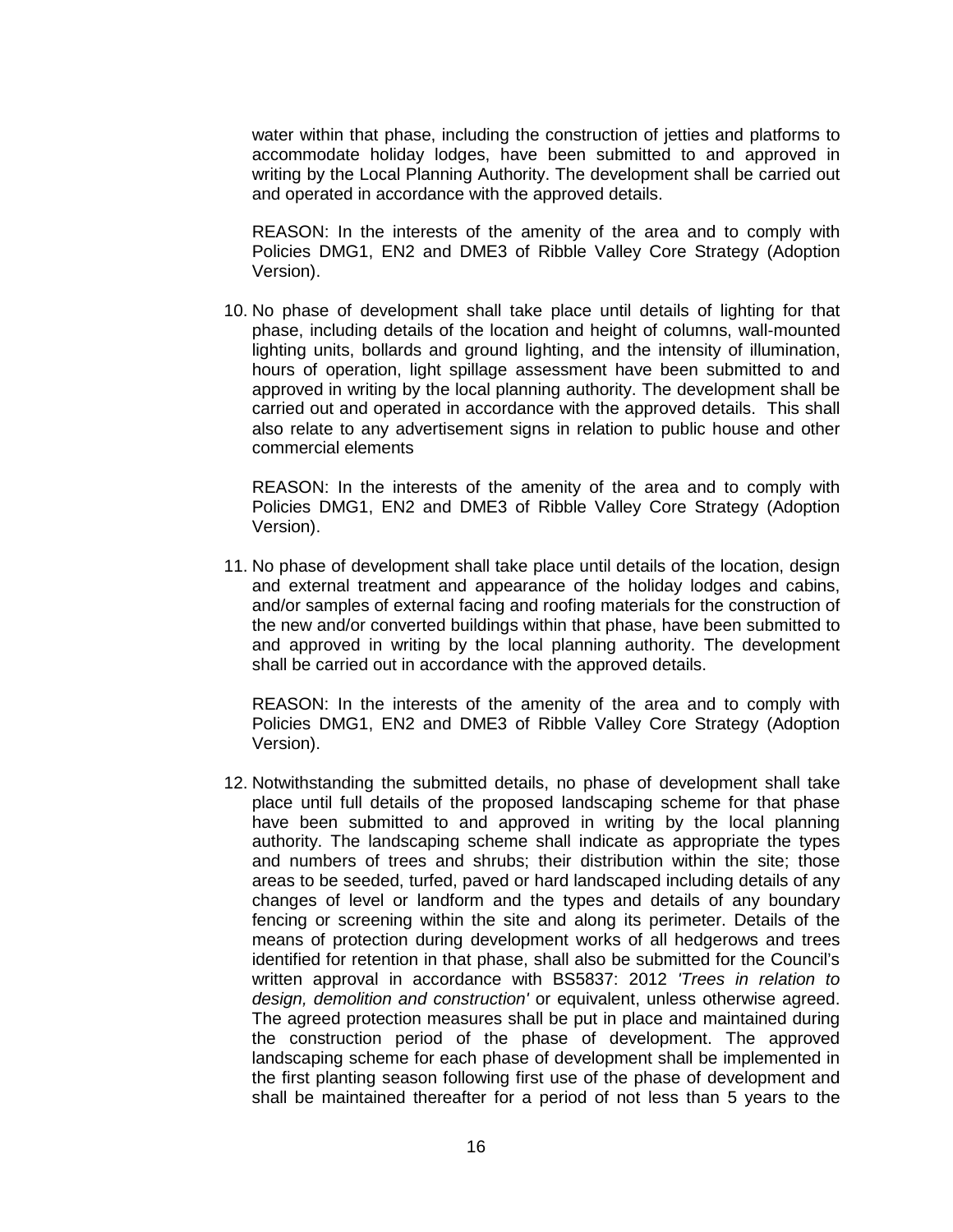satisfaction of the local planning authority. This shall include the replacement of any tree or shrub which is removed, or dies, or is seriously damaged, or becomes seriously diseased, by a species of similar size to those original planted.

REASON: In the interests of the amenity of the area and to comply with Policies DMG1, EN2 and DME3 of Ribble Valley Core Strategy (Adoption Version).

- 13. No phase of development shall take place until a Construction Method Statement has been submitted to and approved in writing by the local planning authority. The approved statement shall be adhered to throughout the construction period. It shall provide for:
	- 1. The parking of vehicles of site operatives and visitors
	- 2. The loading and unloading of plant and materials
	- 3. The storage of plant and materials used in constructing the development
	- 4. The erection and maintenance of security hoarding
	- 5. Wheel washing facilities
	- 6. Measures to control the emission of dust and dirt during construction
	- 7. Measures to manage surface water and prevent pollution

REASON: In the interests of the amenity of the area and to comply with Policies DMG1, EN2 and DME3 of Ribble Valley Core Strategy (Adoption Version).

- 14. No phase of development shall be occupied until a management plan for the site has been submitted to and approved in writing by the local planning authority. The site shall be operated at all times in accordance with the approved plan. As a minimum, the management plan shall provide details of:
	- 1. Access arrangements
	- 2. Security arrangements
	- 3. Site maintenance arrangements
	- 4. Site rules and regulations for residents

REASON: In the interests of the amenity of the area and to comply with Policies DMG1, EN2 and DME3 of Ribble Valley Core Strategy (Adoption Version).

15. The public house and restaurant shall not be open to the public outside the hours of 08:00 to 23:00 on Monday to Thursday and on Sunday, and outside the hours of 08:00 to 24:00 on Friday and Saturday.

REASON: In the interests of the amenity of the area and to comply with Policy DMG1, of Ribble Valley Core Strategy (Adoption Version).

16. The holiday lodges, cottages and cabins shall be used and occupied as holiday accommodation only and shall not be occupied as a person's sole or primary place of residence. The site operator shall maintain an up-to-date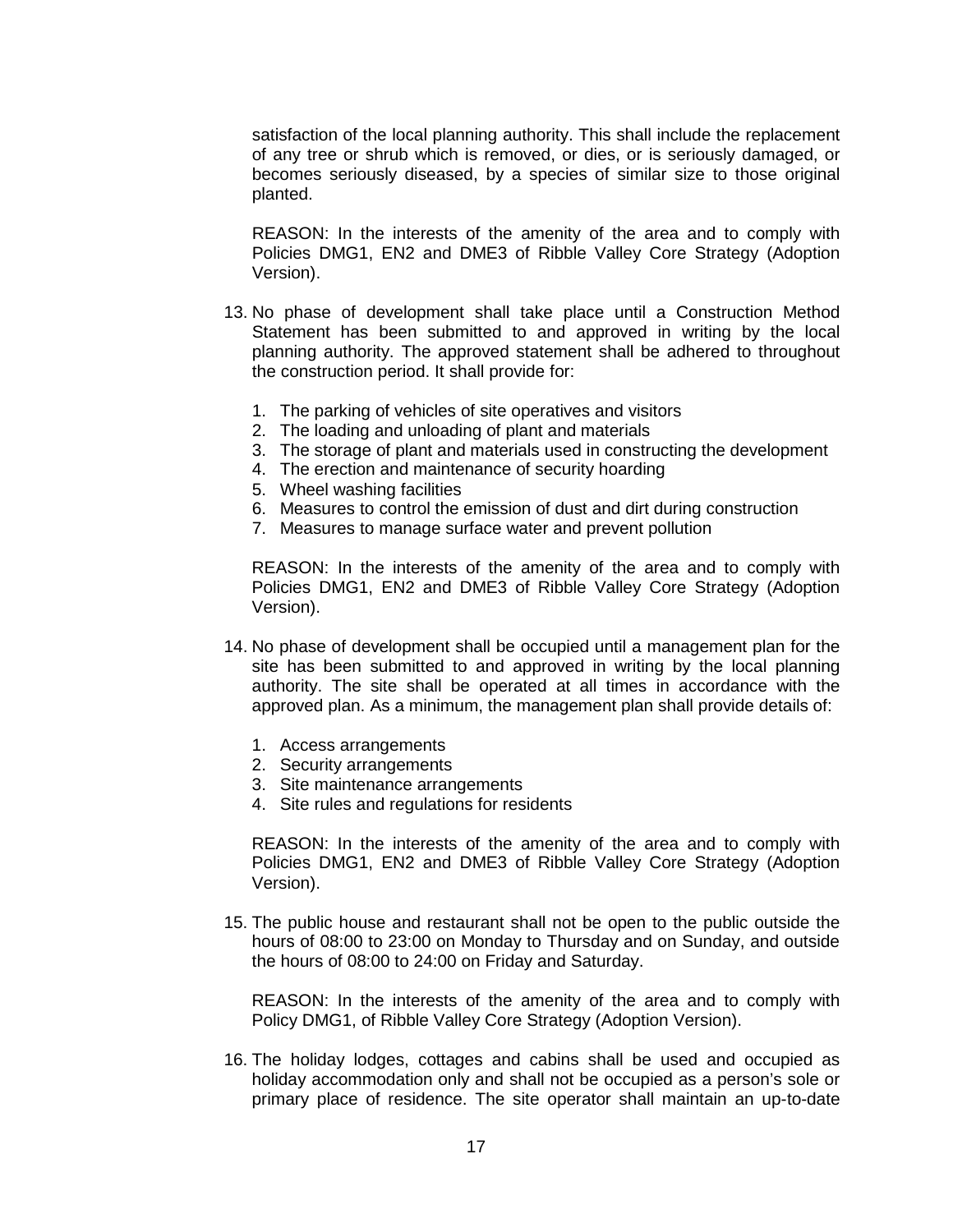register of the names of all owners / occupiers of individual lodges, cottages and cabins on the site and of their main home addresses at all times, and shall make this information available to the local planning authority upon request.

REASON: In the interests of the amenity of the area and to comply with Policies DS1 and DMG1 of Ribble Valley Core Strategy (Adoption Version).

17. No tree felling, vegetation clearance works, site clearance works, demolition work or other works that may affect nesting birds shall take place between 1st March and 31st August inclusive, unless the site has been subject to additional surveys by a competent ecologist, the results of which shall be submitted to and approved in writing by the local planning authority. The development shall thereafter be carried out in accordance with the ecological survey/s.

REASON: In the interests of the amenity of the area and to comply with Policies DMG1, EN2 and DME3 of Ribble Valley Core Strategy (Adoption Version).

18. In the event that contaminated ground is found within the site during construction, this should be reported to the contaminated land officer at the local planning authority. Works in the location of the contaminated ground should cease and the area cordoned off. A Competent Person shall be appointed to undertake sampling and analysis of the suspected contaminated materials, and a report containing details of sampling methodologies and analysis results, together with recommended remediation methodologies, shall be submitted to the local planning authority for approval in writing. The approved remediation scheme shall be implemented prior to further development works taking place and prior to occupation of the development. Should no adverse ground conditions be encountered during each phase of development, a Verification Statement shall be forwarded in writing to the local planning authority prior to occupation of each phase of development, confirming that no adverse ground conditions were found.

REASON: In the interests of the amenity of the area and to comply with Policy DMG1 of Ribble Valley Core Strategy (Adoption Version).

19. No part of the development hereby approved shall commence until a scheme for the construction of the site access and the off-site works of highway improvement has been submitted to, and approved by, the Local Planning Authority in consultation with the Highway Authority.

REASON: In order to satisfy the Local Planning Authority and Highway Authority that the final details of the highway scheme/works are acceptable before work commences on site and to comply with Policy DMG1, of Ribble Valley Core Strategy (Adoption Version).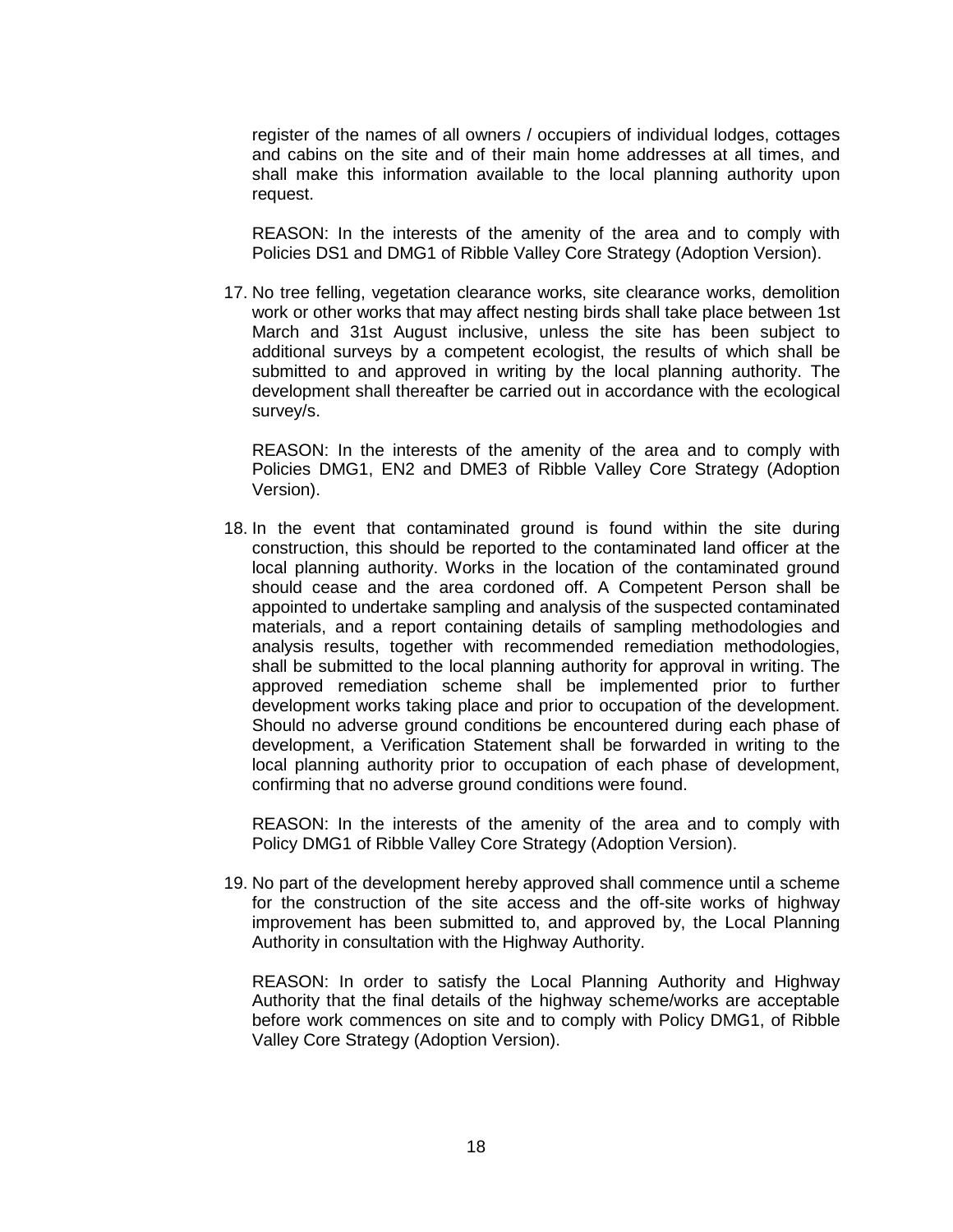20. No part of the development hereby approved shall be occupied or opened for trading until the approved scheme referred to in Condition 19 has been constructed and completed in accordance with the scheme details.

REASON: In order that the traffic generated by the development does not exacerbate unsatisfactory highway conditions in advance of the completion of the highway scheme/works and to comply with Policy DMG1, of Ribble Valley Core Strategy (Adoption Version).

21. For the full period of construction, facilities shall be available on site for the cleaning of the wheels of vehicles leaving the site and such equipment shall be used as necessary to prevent mud and stones being carried onto the highway. The roads adjacent to the site shall be mechanically swept as required during the full construction period.

REASON: To prevent stones and mud being carried onto the public highway to the detriment of road safety and to comply with Policy DMG1, of Ribble Valley Core Strategy (Adoption Version).

22. The residential accommodation associated with the development contained within the proposed public house and restaurant shall be occupied by persons employed in connection with the operational management of the proposed complex.

REASON: In the interests of the amenity of the area and to comply with Policies DS1 of Ribble Valley Core Strategy (Adoption Version).

### **NOTES**

- 1. The grant of planning permission will require the applicant to enter into an appropriate Legal Agreement, with the County Council as Highway Authority. The Highway Authority hereby reserves the right to provide the highway works within the highway associated with this proposal. Provision of the highway works includes design, procurement of the work by contract and supervision of the works. The applicant should be advised to contact the contact the Environment Directorate for further information by telephoning the Developer Support Section (Area East) on 0300 123 6780, or writing to Developer Support Section, Lancashire County Council, Community Services Burnley Highways Office, Widow Hill Road, Burnley BB10 2TJ or email [lhscustomerservice@lancashire.gov.uk](mailto:lhscustomerservice@lancashire.gov.uk)
- 5. APPLICATION NO: 3/2015/0592/P (GRID REF: SD 368384 431333) OUTLINE APPLICATION (ACCESS AND LAYOUT) FOR THE ERECTION OF 1NO THREE BEDROOM DWELLING WITH ACCESS OFF MOORFIELD AVENUE AT LAND ADJACENT TO MOORFIELD AVENUE, RAMSGREAVE, LANCASHIRE, BB1 9BU

The Head of Planning Services reported 10 further letters of objection.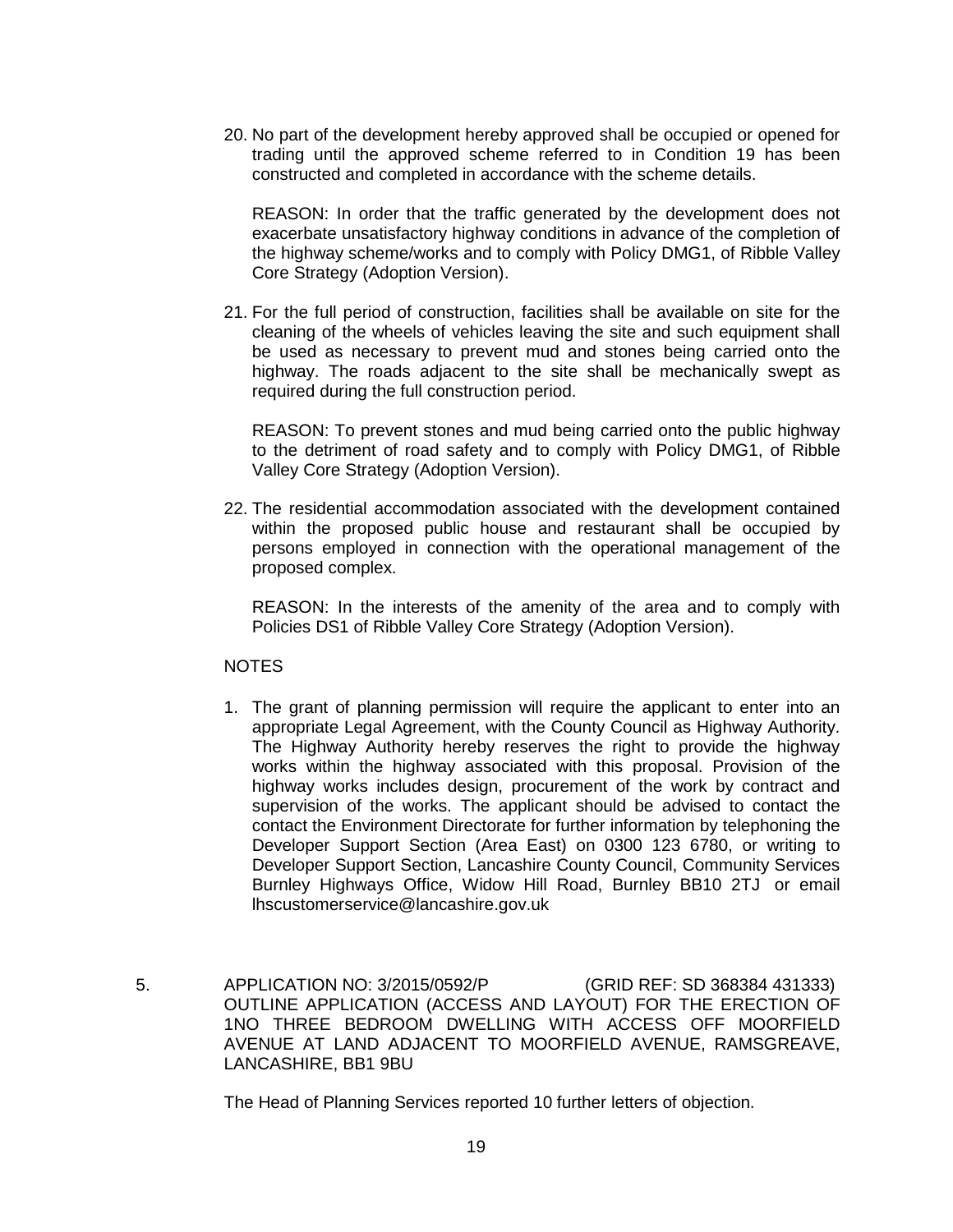GRANTED subject to the following condition(s):

- 1. Application for approval of reserved matters must be made not later than the expiration of three years beginning with the date of this permission and the development must be begun not later than whichever is the later of the following dates.
	- (a) The expiration of three years from the date of this permission; or
	- (b) The expiration of two years from the final approval of the reserved matters or, in the case of approval on different dates, the final approval of the last such matter to be approved.

REASON: Required to be imposed in pursuance to Section 91 of the Town and Country Planning Act 1990.

2. The submission of reserved matters details shall substantially accord with the offset distances and window locations as indicated on the proposed site plan (Drawing reference 4839-02C).

REASON: To ensure the development accords with acceptable agreed general design principles and to protect the residential amenities of neighbouring occupiers in accordance with Policy DMG1 of the Ribble Valley Core Strategy.

3. The submission of reserved matters shall include details of all boundary treatments and existing and proposed land levels, including slab levels. The development shall be carried out in strict accordance with the approved details unless agreed in writing by the Local Planning Authority.

REASON: In order that the Local Planning Authority can ensure that the development responds appropriately to the topography of the site and in the interests of the appearance of the locality in accordance with Policy DMG1 of the Ribble Valley Core Strategy.

- 4. No development shall take place, including any demolition, until a Construction & Demolition Method Statement has been submitted to and approved in writing by the local planning authority. The approved statement shall be adhered to throughout the construction period. It shall provide for:
	- 1. The parking of vehicles of site operatives and visitors
	- 2. The loading and unloading of plant and materials
	- 3. The storage of plant and materials used in constructing the development
	- 4. The erection and maintenance of security hoarding
	- 5. Wheel washing facilities
	- 6. Measures to control the emission of dust and dirt during construction and demolition.
	- 7. The highway routeing of plant and material deliveries to and from the site.
	- 8. Measures to limit noise disturbance during construction & demolition
	- 9. A scheme for the recycling/disposing of materials/waste resulting from demolition and construction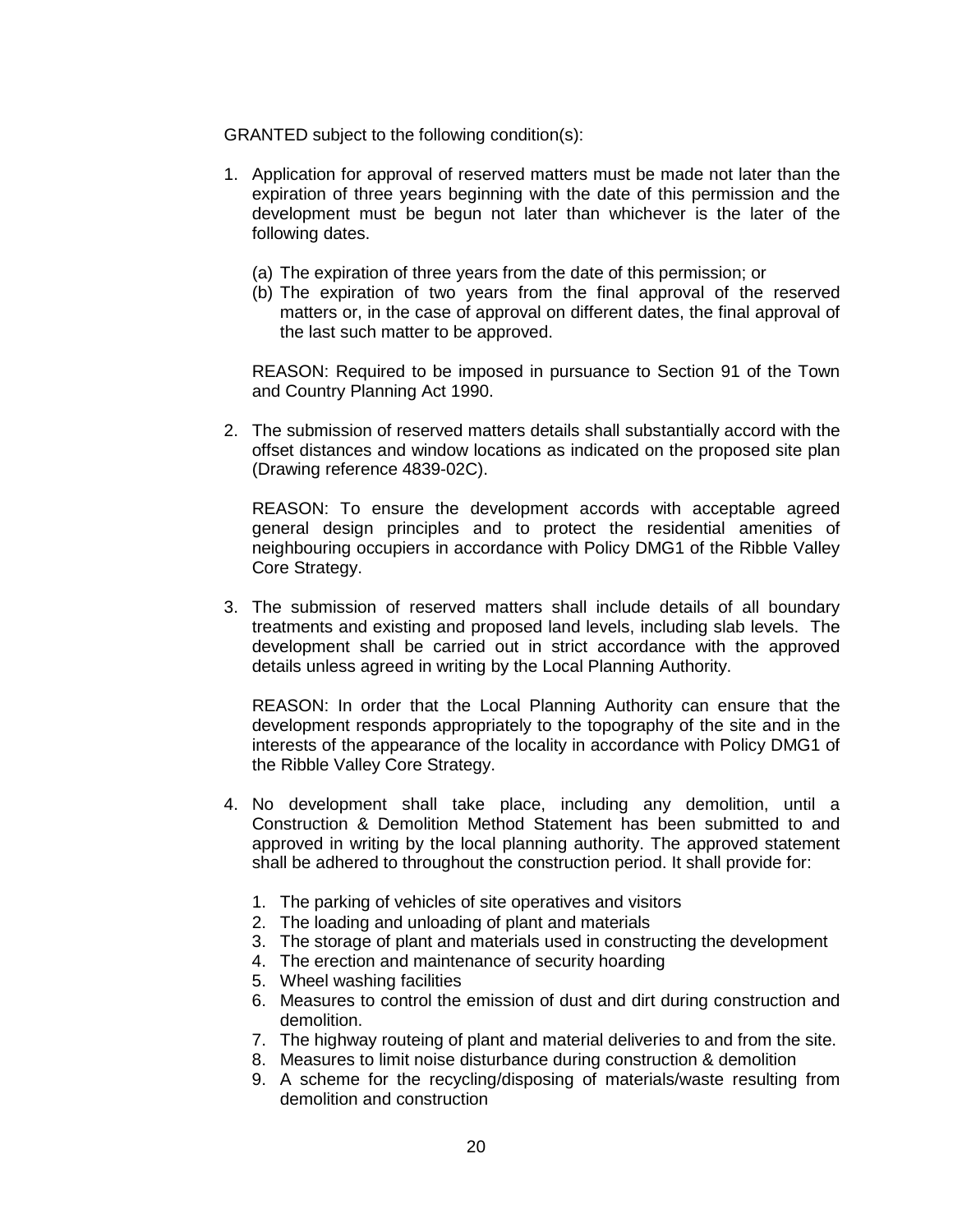REASON: In the interests of protecting residential amenity from noise and disturbance and to ensure the safe operation of the highway during the construction phase in accordance with Policy DMG1 of the Ribble Valley Core Strategy.

5. Prior to commencement of any site works including delivery of building materials and excavations for foundations or services the trees identified in the arboricultural assessment identified T1 & T3 shall be protected in accordance with the BS5837 2012 [Trees in Relation to Demolition, Design & Construction] the details of which shall be submitted to and agreed in writing and implemented in full under the supervision of a qualified arboriculturalist and in liaison with the Countryside/Tree Officer. A tree protection monitoring schedule shall be agreed and tree protection measures inspected by the local planning authority before any site works are begun.

The root protection/exclusion zone shall remain in place until all building work has been completed and all excess materials have been removed from site including soil/spoil and rubble.

During the building works no excavations or changes in ground levels shall take place and no building materials/spoil/soil/rubble shall be stored or redistributed within the protection/exclusion zone, in addition no impermeable surfacing shall be constructed within the protection zone.

No tree pruning shall be implemented without prior written consent, which will only be granted when the local authority is satisfied that it is necessary is in accordance with BS3998 for tree work and carried out by an approved arboricultural contractor.

REASON: In the interests of visual amenity and to protect trees during construction in accordance with Policies DMG1, DME2, DME3 and Key Statement EN4 of the Ribble Valley Core Strategy.

6. Notwithstanding the submitted details and prior to the access being used for vehicular purposes, the access extending from the highway boundary for a minimum distance of 5m into the site shall be appropriately paved in tar macadam, concrete, block paviours, or other approved materials, full details of which are to be submitted to and agreed in writing by the Local Planning Authority prior to the commencement of development.

REASON: To prevent loose surface material from being carried on to the public highway thus causing a potential source of danger to other road users in accordance with Policy DMG1 of the Ribble Valley Core Strategy.

7. Once works commence on the site, should site operatives discover any adverse ground conditions and suspect it to be contaminated, they should report this to the Site Manager and the Contaminated Land Officer at Ribble Valley Borough Council. Works in that location should cease and the problem area roped off. A Competent Person shall be employed to undertake sampling and analysis of the suspected contaminated materials. A Report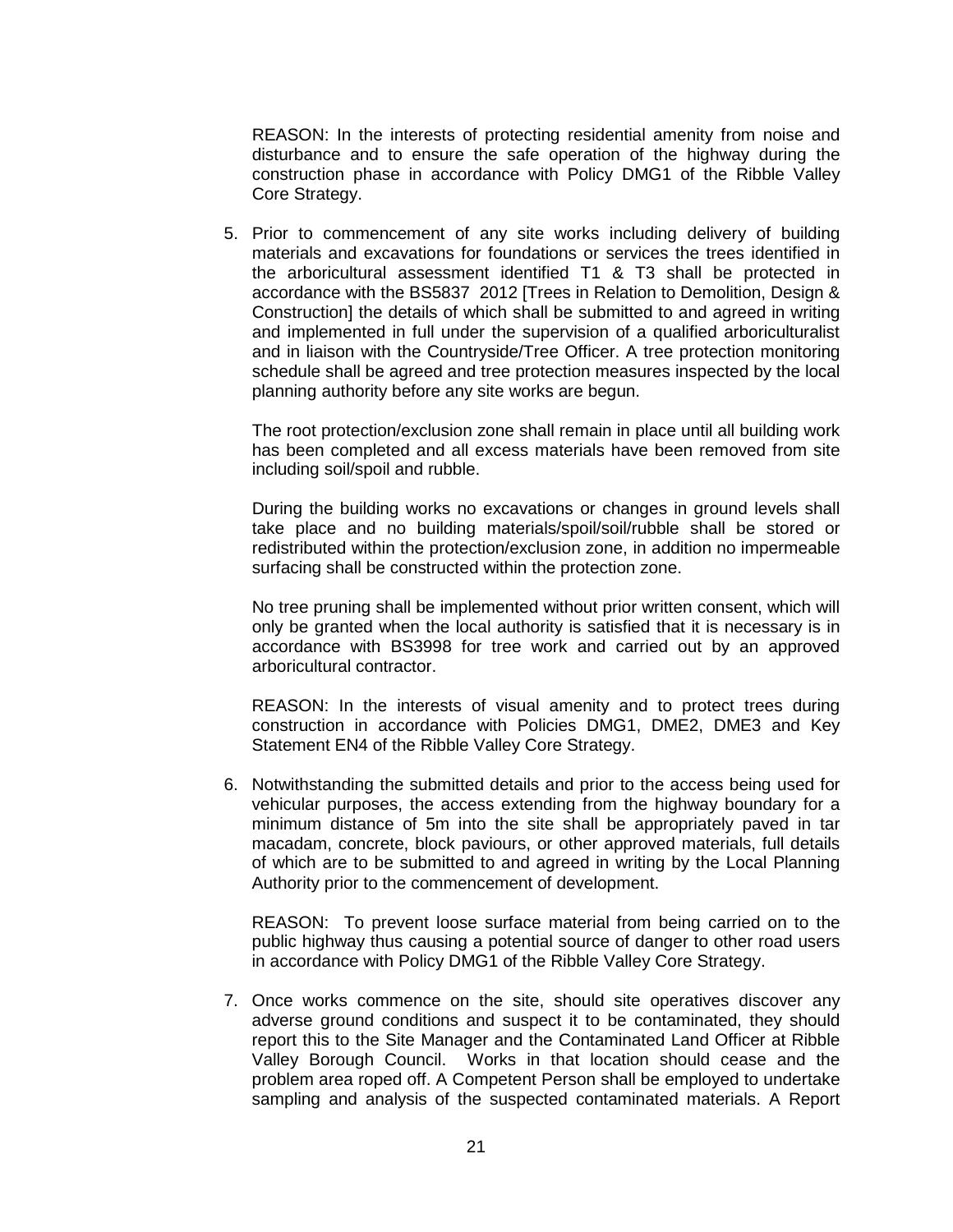which contains details of sampling methodologies and analysis results, together with remedial methodologies shall be submitted to the Local Planning Authority for approval in writing. The approved remediation scheme shall be implemented prior to further development works taking place and prior to occupation of the development.

Should no adverse ground conditions be encountered during site works and/or development, a Verification Statement shall be forwarded in writing to the Local Planning Authority prior to occupation of the building(s), which confirms that no adverse ground conditions were found.

REASON: To ensure that the site investigation and remediation strategy will not cause pollution of ground and surface waters both on and off site and to ensure the site is suitable for its end use in accordance with Policies EN2, EN4, DME2 and DME3 of the Ribble Valley Core Strategy.

(Mrs Douglas spoke in favour of the above application. Mrs Cooper spoke against the above application).

 6. APPLICATION NO: 3/2015/0715/P (GRID REF: SD 373812 436892) OUTLINE APPLICATION (ACCESS ONLY) FOR DEVELOPMENT OF UP TO 6 DETACHED LOW CARBON ECO HOMES ON SURPLUS LAND AT OAKHILL COLLEGE/ACADEMY, WHALLEY

GRANTED subject to the following condition(s):

- 1. Application for approval of reserved matters must be made not later than the expiration of three years beginning with the date of this permission and the development must be begun not later than whichever is the later of the following dates.
	- (a) The expiration of three years from the date of this permission; or
	- (b) The expiration of two years from the final approval of the reserved matters or, in the case of approval on different dates, the final approval of the last such matter to be approved.

REASON: Required to be imposed in pursuance to Section 91 of the Town and Country Planning Act 1990.

2. The submission of reserved matters shall include details of all proposed boundary treatments, existing and proposed land levels, including slab levels. The development shall be carried out in strict accordance with the approved details unless agreed in writing by the Local Planning Authority.

REASON: In order that the Local Planning Authority can ensure that the development responds appropriately to the topography of the site and in the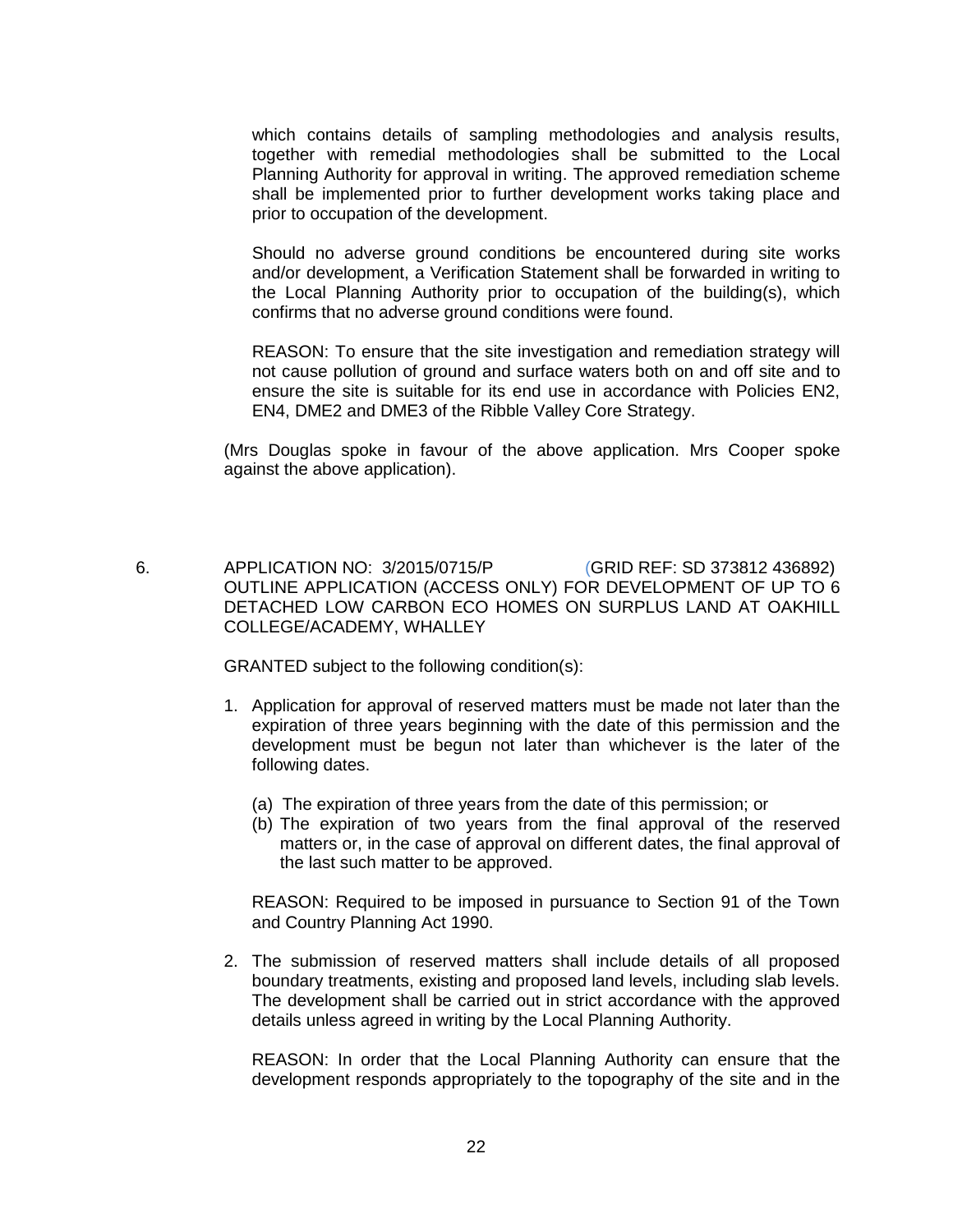interests of the appearance of the locality in accordance with Policy DMG1 of the Ribble Valley Core Strategy.

- 3. No development shall take place, including any demolition or site preparation works, until a Construction & Demolition Method Statement has been submitted to and approved in writing by the local planning authority. The approved statement shall be adhered to throughout the construction period. It shall provide for:
	- 1. The parking of vehicles of site operatives and visitors
	- 2. The loading and unloading of plant and materials
	- 3. The storage of plant and materials used in constructing the development
	- 4. The erection and maintenance of security hoarding
	- 5. Wheel washing facilities
	- 6. Measures to control the emission of dust and dirt during construction and demolition.
	- 7. The highway routeing of plant and material deliveries to and from the site.
	- 8. Measures to limit noise disturbance during construction & demolition
	- 9. A scheme for the recycling/disposing of materials/waste resulting from demolition and construction

REASON: In the interests of protecting residential amenity from noise and disturbance and to ensure the safe operation of the highway during the construction phase in accordance with Policy DMG1 of the Ribble Valley Core Strategy.

4. No development shall take place until details of the provisions to be made for building dependent species of conservation concern, artificial bird nesting boxes and artificial bat roosting sites have been submitted to, and approved in writing by the Local Planning Authority. The details shall be submitted on a dwelling/building dependent bird/bat species development site plan and include details of plot numbers and the numbers of artificial bird nesting boxes and artificial bat roosting site per individual building/dwelling and type. The details shall also identify the actual wall and roof elevations into which the above provisions shall be incorporated.

The artificial bird/bat boxes shall be incorporated into those individual dwellings/buildings during the actual construction of those individual dwellings/buildings identified on the submitted plan before each such dwelling/building is first brought into use and retained thereafter unless otherwise agreed in writing by the Local Planning Authority.

REASON: In the interests of biodiversity and to enhance nesting/roosting opportunities for species of conservation concern and reduce the impact of development in accordance with Policies DMG1 and EN4 of the Ribble Valley Core Strategy.

5. Notwithstanding the submitted details, prior to the commencement of the development, details of the proposed footpath and alterations to the existing car park, including resurfacing as indicated on the proposed site plan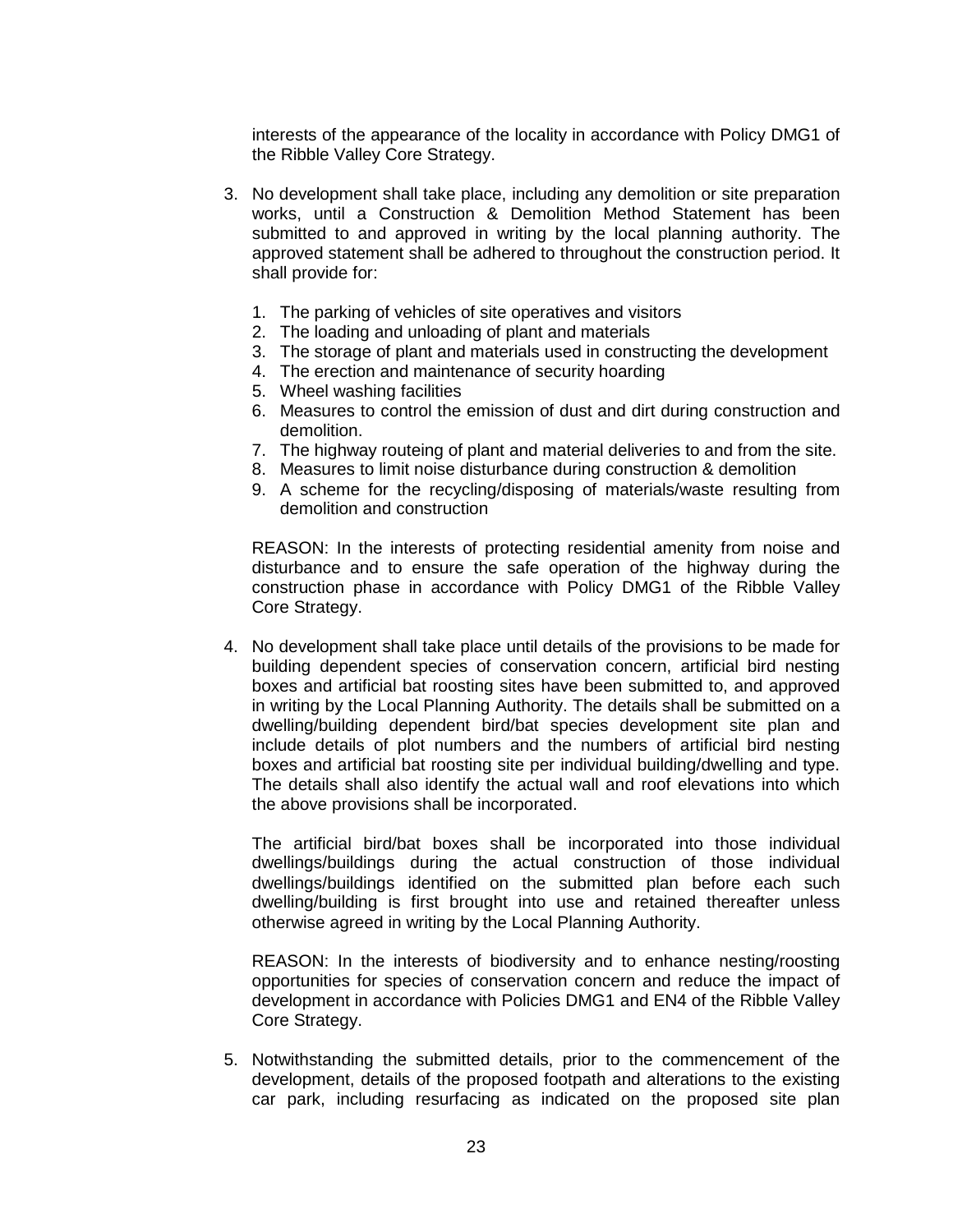(Drawing Title Proposal 1:500) shall have been submitted to and approved by the Local Planning Authority. The proposed footpath shall be constructed in strict accordance with the approved details and be available for use prior to first occupation of any of the dwellings hereby approved.

REASON: In order that the Local Planning Authority may ensure that adequate pedestrian access to the site is provided prior to the occupation of any dwelling in accordance with Policy DMG1 of the Ribble Valley Core Strategy (Adopted Version).

6. Prior to the commencement of any development, details of the foul drainage scheme shall be submitted to and approved in writing by the Local Planning Authority. Foul shall be drained on a separate system. No building shall be occupied until the approved foul drainage scheme has been completed to serve that building, in accordance with the approved details. The development shall be completed maintained and managed in accordance with the approved details

REASON: To ensure satisfactory means of foul drainage in accordance with Policies DMG1 and DME6 of the Ribble Valley Core Strategy.

7. Prior to the commencement of any development, a surface water drainage scheme and means of disposal, based on sustainable drainage principles with evidence of an assessment of the site conditions (inclusive of how the scheme shall be managed after completion) shall be submitted to and approved in writing by the Local Planning Authority. The surface water drainage scheme must be restricted to existing runoff rates and unless otherwise agreed in writing by the Local Planning Authority, no surface water shall discharge to the public sewerage system either directly or indirectly. The development shall be completed, maintained and managed in accordance with the approved details.

REASON: To ensure satisfactory means of surface water drainage in accordance with Policies DMG1 and DME6 of the Ribble Valley Core Strategy.

(Mr Brown spoke in favour of the above application. Mrs Fairburn spoke against the above application. Councillor Holgate was given permission to speak on the above application).

 7. APPLICATION NO: 3/2015/0605/P (GRID REF: SD370476 432960) ERECTION OF A GROUND MOUNTED SOLAR PHOTOVOLTAIC ARRAY AND ASSOCIATED INFRASTRUCTURE AT LITTLE SNODWORTH FARM, SNODWORTH ROAD, LANGHO

REFUSED for the following reasons: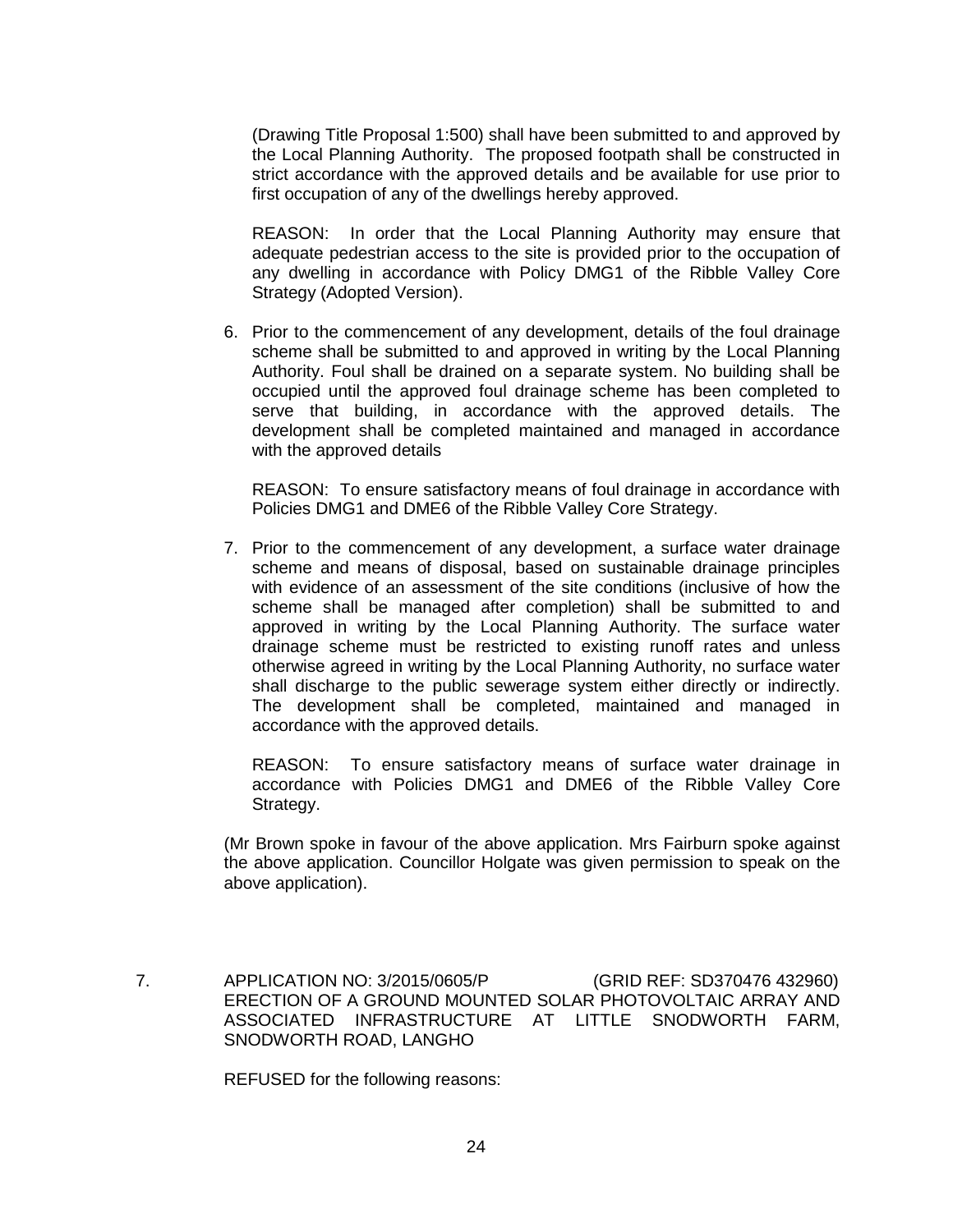- 1. The proposed development is located entirely within the Green Belt. It is considered to represent inappropriate development in the Green Belt as defined in NPPF and the Council does not consider there to be special circumstances that would outweigh the harm that will be caused to the Green Belt by reason of inappropriateness, and to the character and openness of the Green Belt as a result of the development. As such, the proposal would be contrary to the requirements of NPPF and Key Statement EN1 of the Ribble Valley Core Strategy (Adopted Version).
- 2. The proposed development would be harmful to the visual amenities and character of the locality by reason of the size, scale, incongruous appearance and inappropriate nature of the proposals; particularly with regards to the proximity of the development to adopted highways and the lack of any proposed natural screen planting/landscaping to mitigate the detrimental effects upon visual amenity. As such, the proposal is contrary to the requirements of Policy DMG1 of the Ribble Valley Core Strategy (Adopted Version).
- 3. The proposed development would have a detrimental impact on the appearance and character of the locality as experienced by users of the local footpath network contrary to Policy DMG1 of the Ribble Valley Core Strategy (Adopted Version).

(Mr Sharpe spoke in favour of the above application. Mr White spoke against the above application. Councillor Dobson was given permission to speak on the above application).

 8. APPLICATION NO: 3/2015/0722/P (GRID REF: SD 383374 450441) ADVERTISING TRAILER/MOBILE BILLBOARD ADJACENT POND 250M FROM LITTLE PAINLEY BOWL BARROW, OFF A682 SETTLE ROAD, NEWSHOLME

#### WITHDRAWN

343 ITEMS DELEGATED TO DIRECTOR OF COMMUNITY SERVICES UNDER SCHEME OF DELEGATED POWERS

> The following proposals have been determined by the Director of Community Services under delegated powers:

## 344 APPLICATIONS APPROVED

| <b>Plan No</b> | <b>Proposal</b>                                                        | Location                               |
|----------------|------------------------------------------------------------------------|----------------------------------------|
| 3/2010/0653/P  | Retrospective consent for extractor 87 Lowergate<br>equipment          | Clitheroe                              |
| 3/2011/0689/P  | Discharge of condition for materials Sunnymede<br>and window detailing | <b>Ribblesdale Avenue</b><br>Clitheroe |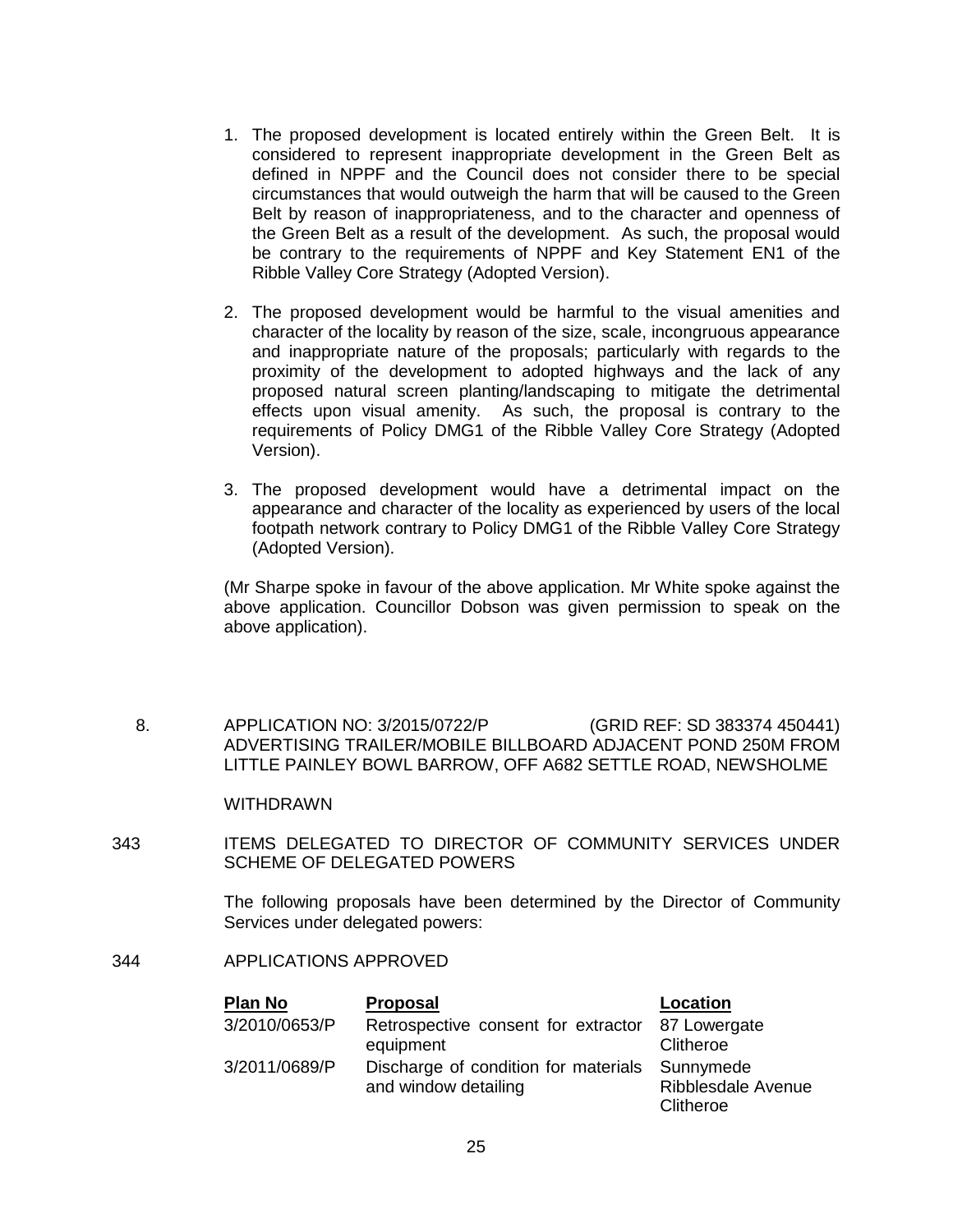| <b>Plan No</b> | <b>Proposal</b>                                                                                                                                                                                                                                                                                                                                                                                                                                                   | <b>Location</b>                                              |
|----------------|-------------------------------------------------------------------------------------------------------------------------------------------------------------------------------------------------------------------------------------------------------------------------------------------------------------------------------------------------------------------------------------------------------------------------------------------------------------------|--------------------------------------------------------------|
| 3/2014/0348/P  | American barn and outdoor riding<br>arena at land                                                                                                                                                                                                                                                                                                                                                                                                                 | Bobbin Hall, Shire Lane<br><b>Hurst Green</b>                |
| 3/2014/1056/P  | Removal of condition 3 to allow for<br>recently partially constructed holiday<br>let building as a dwelling                                                                                                                                                                                                                                                                                                                                                       | <b>Higher Mill Farm</b><br>Slaidburn Road<br>Waddington      |
| 3/2015/0112/P  | <b>Resubmission</b><br><b>of</b><br>3/2015/0112<br>extension<br>vertical<br>of<br>existing<br>dwelling to allow for an additional<br>bedroom<br>and improved<br>family<br>bathroom                                                                                                                                                                                                                                                                                | Lynwood<br>Neddy Lane<br><b>Billington</b>                   |
| 3/2015/0129/P  | Raising<br>roof<br>of single<br>storey<br>extension                                                                                                                                                                                                                                                                                                                                                                                                               | 1 Beech Grove<br>Chatburn                                    |
| 3/2015/0317/P  | and<br>single<br>Two<br>storey<br>rear<br>extensions and balcony                                                                                                                                                                                                                                                                                                                                                                                                  | 18 Netherwood<br>Gardens, Brockhall<br>Village, Old Langho   |
| 3/2015/0349/P  | Two VHF dipole antennas located at<br>of<br>the<br>the<br>top<br>mast:<br>One<br>1.8 msatellite dish antenna located<br>30m on the mast; the removal of an<br>DSO cabin<br>existing<br>and<br>its<br>replacement with one ground base<br>equipment cabin with dimensions<br>2.7m x 2.7 x 2.72m high, two 0.15m<br>GPS antennas to be located on the<br>equipment cabin; minor ancillary<br>works including an existing concrete<br>base for the replacement cabin | Telecommunications<br>Mast<br>Moor Lane<br><b>Billington</b> |
| 3/2015/0366/P  | Erection of new dwelling within<br>domestic curtilage                                                                                                                                                                                                                                                                                                                                                                                                             | 63 Mitton Road<br>Whalley                                    |
| 3/2015/0370/P  | Reserved<br>matters application<br>in<br>respect of outline permissions -<br>$3/2012/0497$ – outline application for<br>the erection of 7 No affordable<br>housing dwellings and 14 No open<br>market dwellings; 3/2013/0161<br>outline application for the erection of<br>7 No open market dwellings and 4<br>No social housing dwellings; and<br>$3/2013/0189$ – outline application for<br>the erection of 2 No open market<br>dwellings                       | <b>Strawberry Fields</b><br><b>Main Street</b><br>Gisburn    |
| 3/2015/0372/P  | Erection of agricultural building of<br>approximately 50m x 40m for<br>livestock                                                                                                                                                                                                                                                                                                                                                                                  | Demesne Farm<br>Newsholme                                    |
| 3/2015/0379/P  | Proposed ménage and retrospective<br>permission sought for a detached<br>stable building                                                                                                                                                                                                                                                                                                                                                                          | <b>Intack Farm</b><br><b>Old Clitheroe Road</b><br>Dutton    |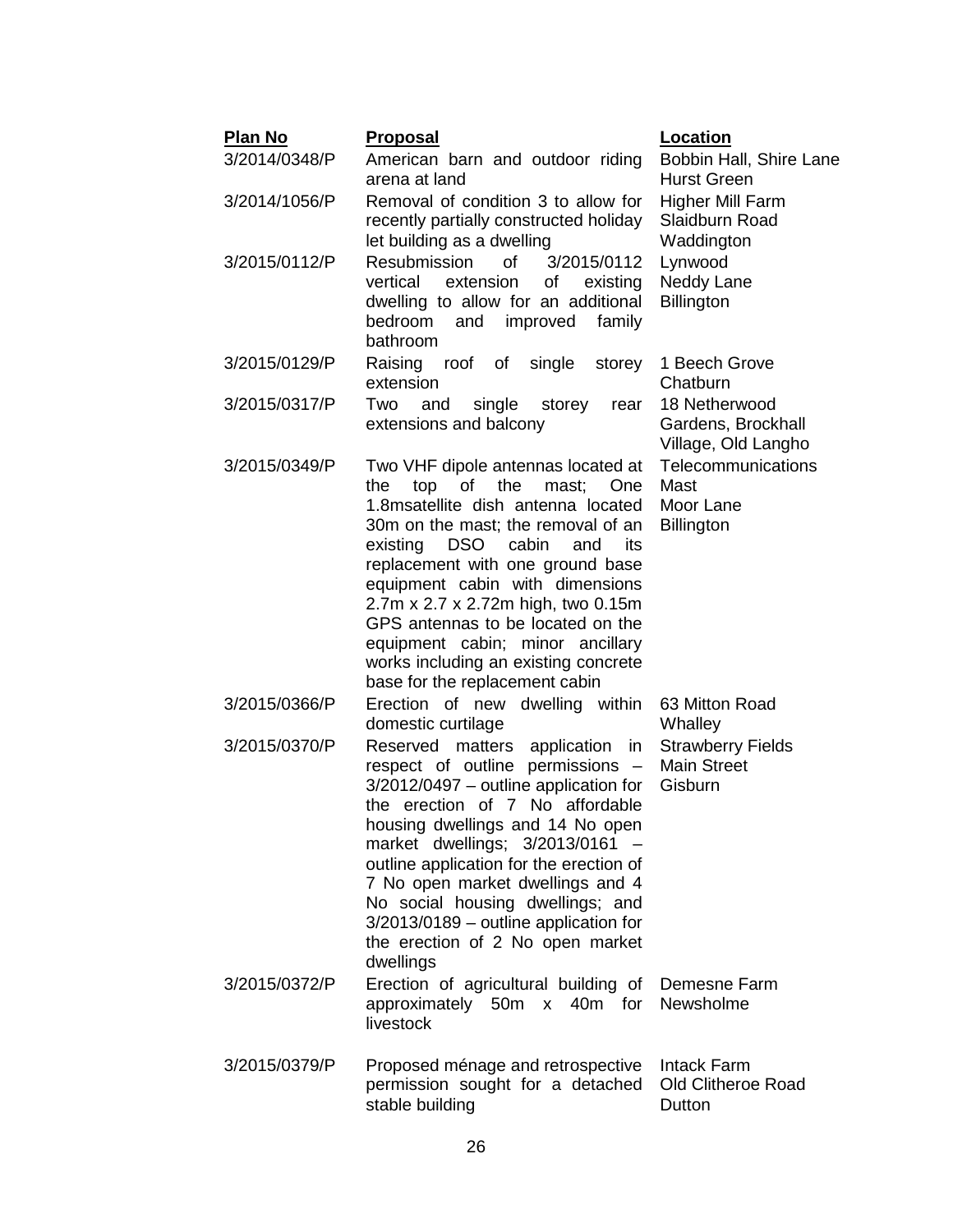| <b>Plan No</b>         | <b>Proposal</b>                                                                                                                                                                                                                                                                                                                                                     | Location                                                                        |
|------------------------|---------------------------------------------------------------------------------------------------------------------------------------------------------------------------------------------------------------------------------------------------------------------------------------------------------------------------------------------------------------------|---------------------------------------------------------------------------------|
| 3/2015/0380/P          | Roof<br>raised<br>allow<br>loft<br>to<br>for<br>conversion.<br><b>New</b><br>staircase<br>with<br>dormer window. Extensions to side<br>and rear of premises                                                                                                                                                                                                         | 37 Whitecroft Lane<br>Mellor                                                    |
| 3/2015/0431/P          | Single storey extension to side of<br>premises<br>existing<br>following<br>demolition of existing toilet block.<br>alterations<br>Internal<br>existing<br>to<br>shop/showroom to form larger shop<br>unit                                                                                                                                                           | Stonebridge Garage<br><b>Kestor Lane</b><br>Longridge                           |
| 3/2015/0470/P          | Dormer extension forming additional<br>bedroom space                                                                                                                                                                                                                                                                                                                | 17 Mayfair Crescent<br>Wilpshire                                                |
| 3/2015/0487/P          | Discharge of condition for materials                                                                                                                                                                                                                                                                                                                                | Elmridge Farm<br>Elmridge Lane<br>Chipping                                      |
| 3/2015/0491/P          | Demolition of modern additions and<br>erection of one and two storey<br>extensions, change of use<br>and<br>alterations to form 8 apartments and<br>minor alterations                                                                                                                                                                                               | The White Bull Hotel<br><b>Higher Road</b><br>Longridge                         |
| 3/2015/0494/P          | Proposed first floor rear extension                                                                                                                                                                                                                                                                                                                                 | 6 Long Row, Mellor                                                              |
| 3/2015/0510/P          | of Condition(s)<br>Discharge<br>3<br>(materials) and 4 (door framing and<br>glazing) of planning permission<br>3/2015/0141                                                                                                                                                                                                                                          | Crabtree Cottage<br><b>Back Lane</b><br>Wiswell                                 |
| 3/2015/0532/P          | Discharge of condition 3 (tree<br>protection) and 4 (containment and<br>storage of manure) in relation to<br>planning permission 3/2015/0325                                                                                                                                                                                                                        | <b>Field off Twitter Lane</b><br>Waddington                                     |
| 3/2015/0536/P          | Erection of a new storage building<br>adjacent to the ice cream production<br>buildings                                                                                                                                                                                                                                                                             | Dowson Dairies Ltd<br><b>Hawkshaw Farm</b><br>Longsight Road<br>Clayton-le-Dale |
| 3/2015/0546/P          | Demolition of existing single storey<br>utility room and detached garage.<br>Formation of single storey side and<br>rear extension and attached garage                                                                                                                                                                                                              | Fellway<br><b>Waddington Road</b><br>Clitheroe                                  |
| 3/2015/0552/P<br>Cont/ | Replacement shop front signage<br>consisting of one 700mm high<br>Natwest facia sign with one set of<br>490mm high externally illuminated<br>lettering and chevron logo; one<br>515mm high Natwest facia sign with<br>one set of 360mm high externally<br>illuminated lettering and chevron<br>logo; two 600mm high Natwest<br>externally illuminated heritage hung | Nat West Bank<br><b>York Street</b><br>Clitheroe                                |
|                        |                                                                                                                                                                                                                                                                                                                                                                     |                                                                                 |

27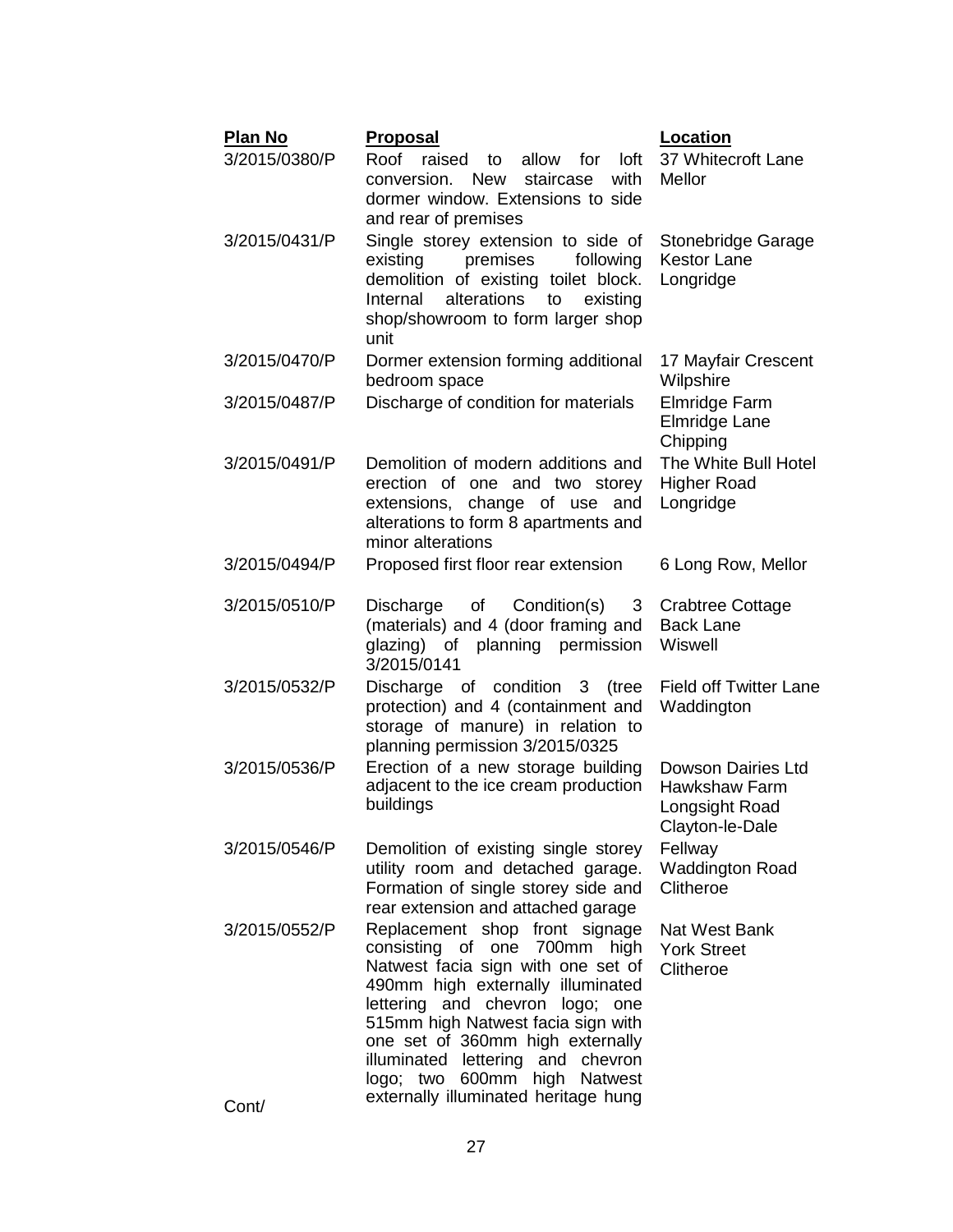| <b>Plan No</b> | <b>Proposal</b>                                                                                                                                                                                                                                             | <b>Location</b>                                                       |
|----------------|-------------------------------------------------------------------------------------------------------------------------------------------------------------------------------------------------------------------------------------------------------------|-----------------------------------------------------------------------|
| Cont           | projection signs; one 890mm high<br>Natwest non illuminated nameplate<br>sign; two 244mm high Natwest non<br>illuminated vinyl chevron signs; one<br>tele/web window vinyl; three A1 light<br>pocket marketing units                                        |                                                                       |
| 3/2015/0562/P  | Replacement of external window<br>and rear elevation by bi-folding<br>door, provision of decking and glass<br>balustrade                                                                                                                                    | Neddy Barn<br>Neddy Lane<br><b>Billington</b>                         |
| 3/2015/0563/P  | Front porch extension to 0.300m<br>projection, width 2.285m                                                                                                                                                                                                 | 9 Pagefield Crescent<br>Clitheroe                                     |
| 3/2015/0570/P  | Detached garage                                                                                                                                                                                                                                             | <b>Clayton Hey House</b><br><b>Ribchester Road</b><br>Clayton le Dale |
| 3/2015/0580/P  | Proposed demolition of six existing<br>garages and replacement with one<br>new garage                                                                                                                                                                       | Seven Acre Garage<br>Barker Lane, Mellor                              |
| 3/2015/0581/P  | To replace existing single garage<br>with a single brick built garage                                                                                                                                                                                       | 4 Highfield Drive<br>Longridge                                        |
| 3/2015/0582/P  | Single storey rear/side extension                                                                                                                                                                                                                           | 12 Willows Park Lane<br>Longridge                                     |
| 3/2015/0583/P  | Proposed porch extension                                                                                                                                                                                                                                    | 132 Pimlico Road<br>Clitheroe                                         |
| 3/2015/0587/P  | Removal of existing conservatory,<br>part demolition and adaption<br>of<br>garage, erection of new detached<br>double garage, erection of separate<br>timber garden workroom                                                                                | The Old Dairy<br><b>Alston Lane</b><br>Longridge                      |
| 3/2015/0588/P  | Alteration and extension of existing<br>dwelling to include side and rear<br>extension and remodelling of front<br>elevation                                                                                                                                | 32 The Hazels<br>Wilpshire                                            |
| 3/2015/0598/P  | Demolition of existing balcony and Moor Nook<br>replacement with porch/canopy with<br>double doors and infill windows                                                                                                                                       | <b>Clitheroe Road</b><br>Dutton                                       |
| 3/2015/0600/P  | Replacement<br>and<br>extension<br>οf<br>elevated platform to rear                                                                                                                                                                                          | Gatesgarth<br><b>Green Lane</b><br>Grindleton                         |
| 3/2015/0611/P  | Discharge of condition(s) 1- 2 and<br>7-11 (covering letter confirming the<br>conditions<br>satisfied.) 3<br>will<br>be<br>(materials), 4 window and door<br>schedule), 5 (landscaping) and 6<br>(bat and bird boxes) on planning<br>permission 3/2015/0278 | <b>Chew Mill Farm</b><br><b>Elker Lane</b><br><b>Billington</b>       |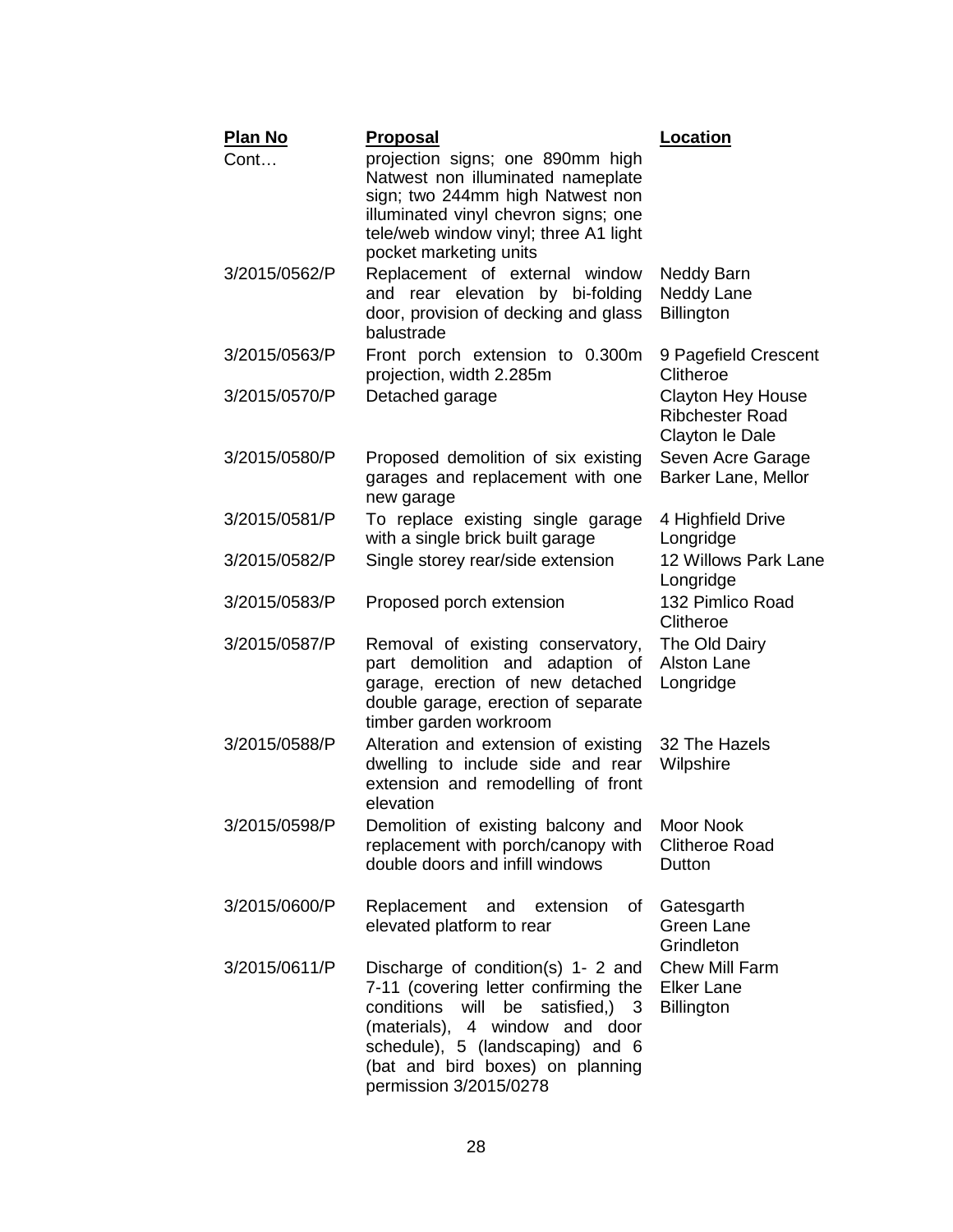| <b>Plan No</b><br>3/2015/0613/P | <b>Proposal</b><br>Single storey extension to rear                                                                                                                                                                                                                                                         | <b>Location</b><br>Malden<br>17 Lyndale Avenue<br>Wilpshire            |
|---------------------------------|------------------------------------------------------------------------------------------------------------------------------------------------------------------------------------------------------------------------------------------------------------------------------------------------------------|------------------------------------------------------------------------|
| 3/2015/0619/P                   | Proposed<br>removal<br>of<br>detached<br>garage to create the space for a two<br>storey side extension                                                                                                                                                                                                     | 18 Balmoral Avenue<br>Clitheroe                                        |
| 3/2015/0627/P                   | Engineering works to form earth<br>banked slurry lagoon                                                                                                                                                                                                                                                    | <b>Chilsey Green Farm</b><br><b>Birdy Brow, Stonyhurst</b>             |
| 3/2015/0631/P                   | Engineering works to form new<br>open silage clamp                                                                                                                                                                                                                                                         | <b>Chilsey Green Farm</b><br><b>Birdy Brow, Stonyhurst</b>             |
| 3/2015/0634/P                   | New agricultural livestock building<br>and installation of a 16T bulk feed<br>hopper                                                                                                                                                                                                                       | <b>Chilsey Green Farm</b><br><b>Birdy Brow, Stonyhurst</b>             |
| 3/2015/0640/P                   | Non<br>material<br>amendment<br>to<br>planning permission 3/2012/0558<br>relating to reorganisation of floor<br>plans for the internal garden area,<br>studio<br>design<br>and<br>apartment;<br>changes to openings referred to in<br>condition 4 and replacement of<br>windows referred to in condition 6 | <b>Primrose Mill</b><br>Woone Lane<br>Clitheroe                        |
| 3/2015/0650/P                   | Single storey extension and minor<br>amendments to the front elevation                                                                                                                                                                                                                                     | 7 Leys Close, Wiswell                                                  |
| 3/2015/0661/P                   | Prior approval of proposed change<br>of use of agricultural building to a<br>dwelling-house (Class Q(a) only)                                                                                                                                                                                              | Barn at Higher House<br>Farm, Settle Lane, off<br>Kiln Lane, Paythorne |
| 3/2015/0678/P                   | <b>Discharge</b><br>of<br>conditions.<br>landscaping in relation to consent<br>3/2015/0331                                                                                                                                                                                                                 | 53 Knowsley Road<br>Wilpshire                                          |
| 3/2015/0740/P                   | Replacement footbridge                                                                                                                                                                                                                                                                                     | Kemple View<br>Clitheroe                                               |

## 345 APPLICATIONS REFUSED

| <b>Plan No</b> | <b>Proposal</b>                                                                | Location                                        | <b>Reasons for</b><br><b>Refusal</b>                                                                       |
|----------------|--------------------------------------------------------------------------------|-------------------------------------------------|------------------------------------------------------------------------------------------------------------|
| 3/2015/0111/P  | First floor extension<br>over existing ground<br>floor kitchen                 | 19 Millthorne<br>Ave<br>Clitheroe               | Contrary<br>to Core<br>policies<br>Strategy<br>DMG1 and DMH5.                                              |
| 3/2015/0469/P  | Demolition of existing<br>kitchen and<br>garage<br>and replacement with<br>new | <b>Broomhill</b><br>54 Higher Road<br>Longridge | Contrary<br>to<br>Policies<br>DMG1,<br>DMH5 and DME3<br>Ribble<br>the<br>Ωf<br>Valley<br>Core<br>Strategy. |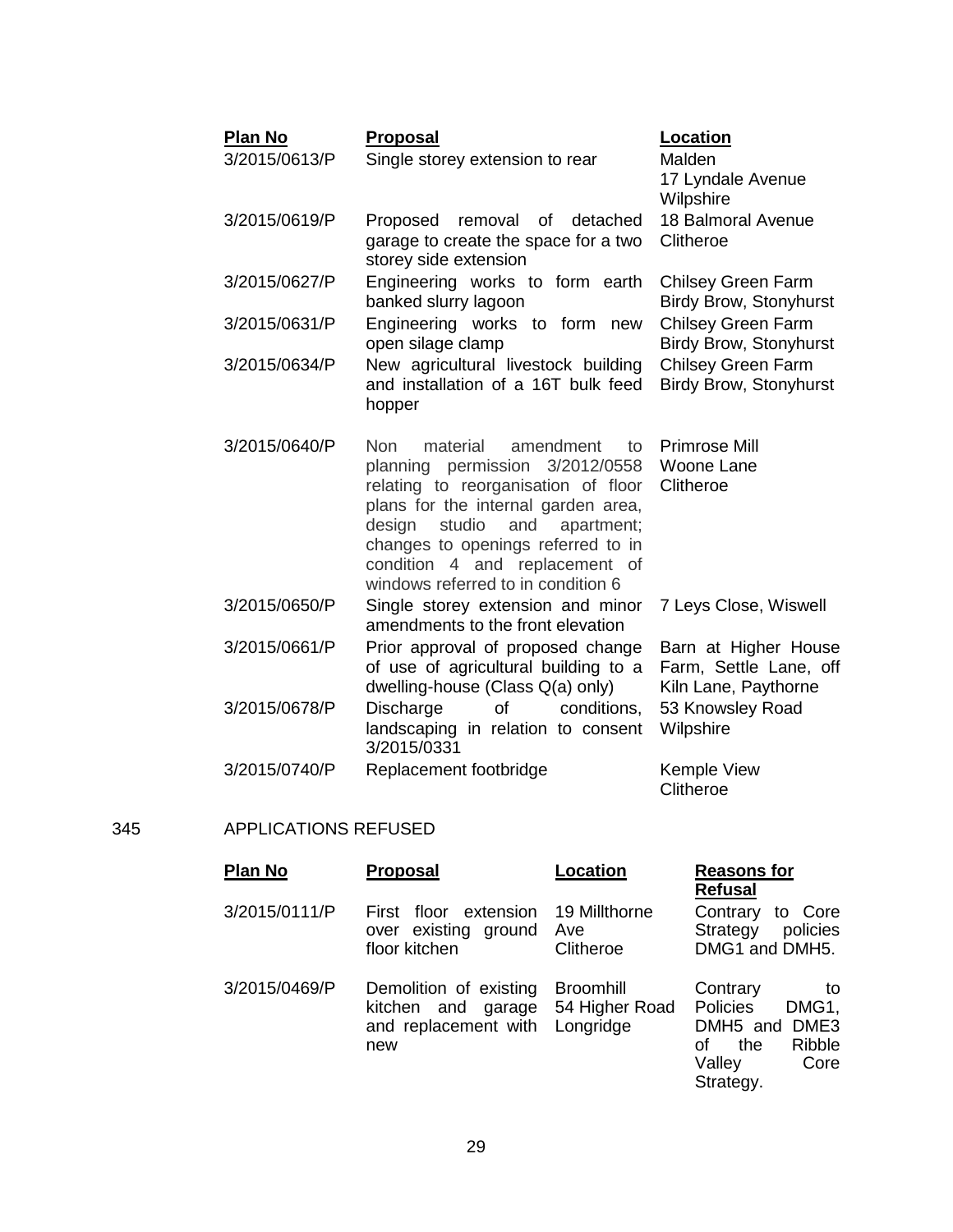| <b>Plan No</b> | <b>Proposal</b>                                                                                                                                                                                                                                                                         | Location                                                      | <b>Reasons for</b><br><b>Refusal</b>                                                                                                                                                          |
|----------------|-----------------------------------------------------------------------------------------------------------------------------------------------------------------------------------------------------------------------------------------------------------------------------------------|---------------------------------------------------------------|-----------------------------------------------------------------------------------------------------------------------------------------------------------------------------------------------|
| 3/2015/0549/P  | First floor extension<br>over existing ground<br>floor extension                                                                                                                                                                                                                        | Hospital<br>7<br>Cottages<br>Ribchester<br>Road<br>Ribchester | Contrary<br>to<br>Policies<br>DMG1<br>and DMH5 of the<br><b>Ribble Valley Core</b><br>Strategy.                                                                                               |
| 3/2015/0577/P  | Demolish<br>existing<br>and<br>conservatory<br>replace with single Lower Lane<br>lean<br>to<br>storey<br>extension to project<br>3.7m beyond the rear<br>wall of the original<br>dwelling, maximum<br>height of 3.9m from<br>the<br>natural ground<br>level and 2.7m height<br>at eaves | Coach<br>The<br>House<br>Longridge                            | proposal is<br>⊤he<br>assessed against<br>the provisions of<br>Schedule 2 Part 1<br>Class A of the<br>Town and Country<br>Planning (General<br>Permitted<br>Development)<br><b>Order 2015</b> |

346 TOWN AND COUNTRY PLANNING (GENERAL PERMITTED DEVELOPMENT) ORDER PART 3, **CLASS Q,** PRIOR APPROVAL APPLICATION FOR CHANGE OF USE OF AGRICULTURAL BUILDING TO DWELLING-HOUSES

| Plan No       | <b>Proposal</b>                                                                                                                                                                                                  | Location |
|---------------|------------------------------------------------------------------------------------------------------------------------------------------------------------------------------------------------------------------|----------|
| 3/2015/0633/P | Prior notification application [under The Barn at                                                                                                                                                                |          |
|               | Classes $Q(a)$ and $Q(b)$ ] for the Pasture House Farm<br>change of use of existing agricultural West Marton<br>storage building to form<br>two<br>dwellings including associated<br>operational developments    |          |
| 3/2015/0832/P | Prior approval application for Dewhurst Farm<br>proposed change of use of an Longsight Road<br>agricultural building to a dwelling- Langho<br>house with no associated building<br>operations (Class Q)[a] only) |          |

347 TOWN AND COUNTRY PLANNING (GENERAL PERMITTED DEVELOPMENT) ORDER 1995 PARTS 6 & 7 PRIOR NOTIFICATION OF AGRICULTURAL AND FORESTRY BUILDINGS AND ROADS PRIOR APPROVAL REQUIRED

| Plan No       | <b>Proposal</b>                                                                            | Location             |
|---------------|--------------------------------------------------------------------------------------------|----------------------|
| 3/2015/0072/P | Prior notification application for an Land off Rimington Lane<br>agricultural access track | Rimington<br>Gisburn |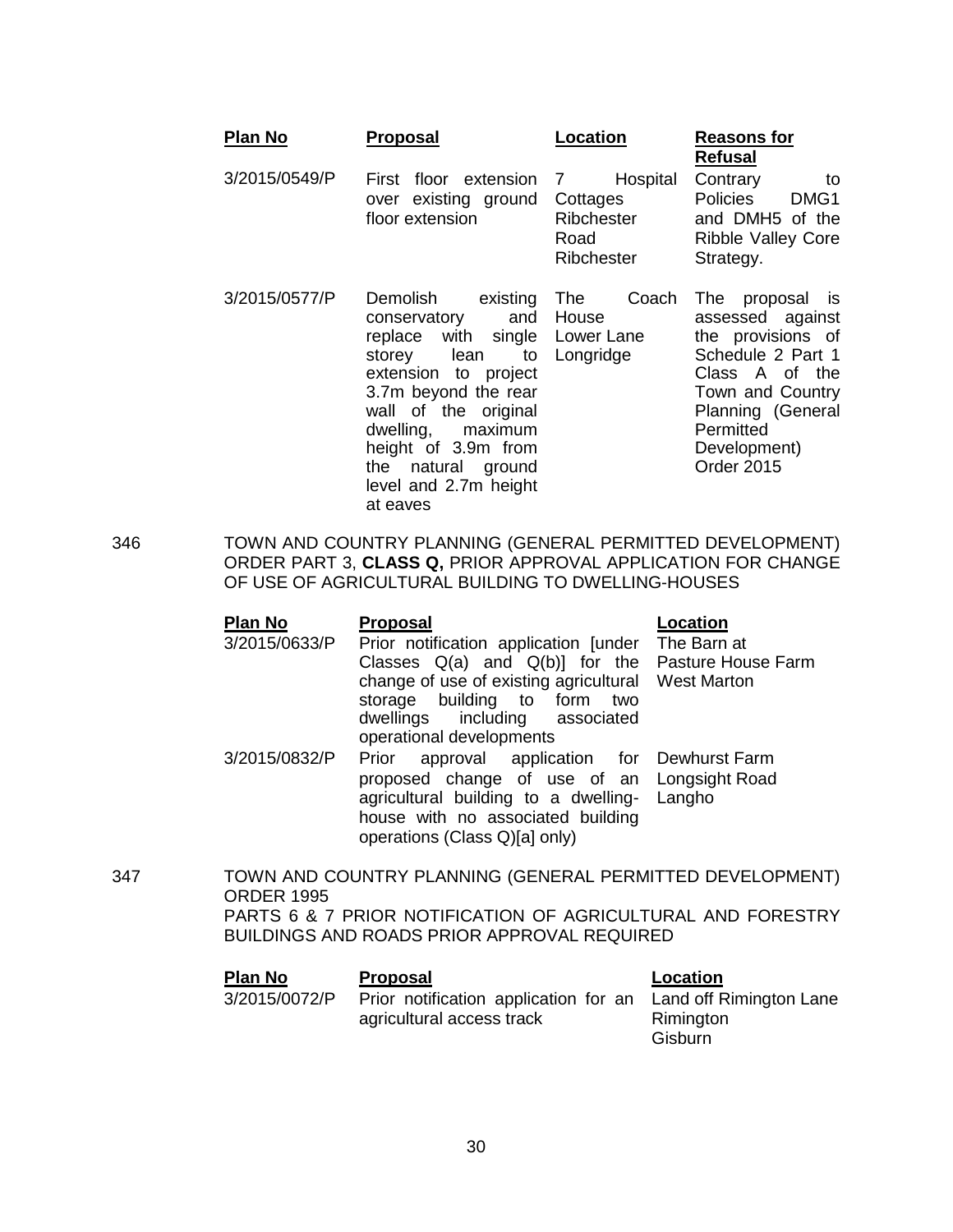348 TOWN AND COUNTRY PLANNING (GENERAL PERMITTED DEVELOPMENT) ORDER 1995 PARTS 6 & 7 PRIOR NOTIFICATION OF AGRICULTURAL AND FORESTRY BUILDINGS AND ROADS PRIOR APPROVAL **NOT** REQUIRED

#### **Plan No Proposal Location** 3/2015/0629/P Prior notification to replace existing Lawson House Farm agricultural building with new Bolton by Bowland Rd structure to house sheep during lambing and store machinery. Length 23m, height to eaves 4.5m, breadth 16.8m and height to ridge 6.8m Sawley

## 349 APPLICATIONS WITHDRAWN

| <b>Plan No</b> | <b>Proposal</b>                                                                                                                                     | Location  |
|----------------|-----------------------------------------------------------------------------------------------------------------------------------------------------|-----------|
| 3/2011/0906/P  | Proposed installation of new soil 5 Church Street<br>vent pipe to gable elevation and Slaidburn<br>installation of wood burner to side<br>elevation |           |
| 3/2015/0603/P  | New 2m high boundary fence 1 Wasdale Grove<br>fronting the highway                                                                                  | Longridge |

## 350 SECTION 106 APPLICATIONS

| <b>Plan No</b> | Location                                          | Date to<br><b>Committee</b> | <b>Number</b><br><u>of</u> | <b>Progress</b>                        |
|----------------|---------------------------------------------------|-----------------------------|----------------------------|----------------------------------------|
| 3/2014/0742    | Land off Pimlico Road<br>Clitheroe                | 15/1/15                     | <b>Dwellings</b><br>19     | Signed                                 |
| 3/2014/0764    | Land East of Chipping Lane<br>Longridge           | 2/7/15                      | 363                        | <b>With Applicants</b><br>Solicitor    |
| 3/2014/1018    | <b>Barnacre Road</b><br>Longridge                 | 20/8/15                     | 33                         | <b>With Applicants</b><br>Solicitor    |
| 3/2015/0266    | <b>Primrose Works</b><br>Primrose Road, Clitheroe | 20/8/15                     | 18                         | <b>With LCC</b>                        |
| 3/2015/0347    | Land off Towneley Road<br>Longridge               | 20/8/15                     | 12                         | With Applicants Agent<br>for signature |
| Plan No        | <b>neation</b><br>nate fo                         |                             | Tima from Firet            | Numhar<br><b>Prograce</b>              |

| <b>Plan No</b> | Location                        |      | Date to<br><b>Committee</b> | <b>Time from First</b><br>Going to<br><b>Committee to</b> | <b>Number</b><br><u>of</u><br><b>Dwellings</b> | <b>Progress</b>     |
|----------------|---------------------------------|------|-----------------------------|-----------------------------------------------------------|------------------------------------------------|---------------------|
| 3/2014/0779    | off<br>Land<br>View, Billington | Dale | 16/10/14                    | <b>Decision</b><br>50 Weeks                               | 18                                             | Decision<br>24/9/15 |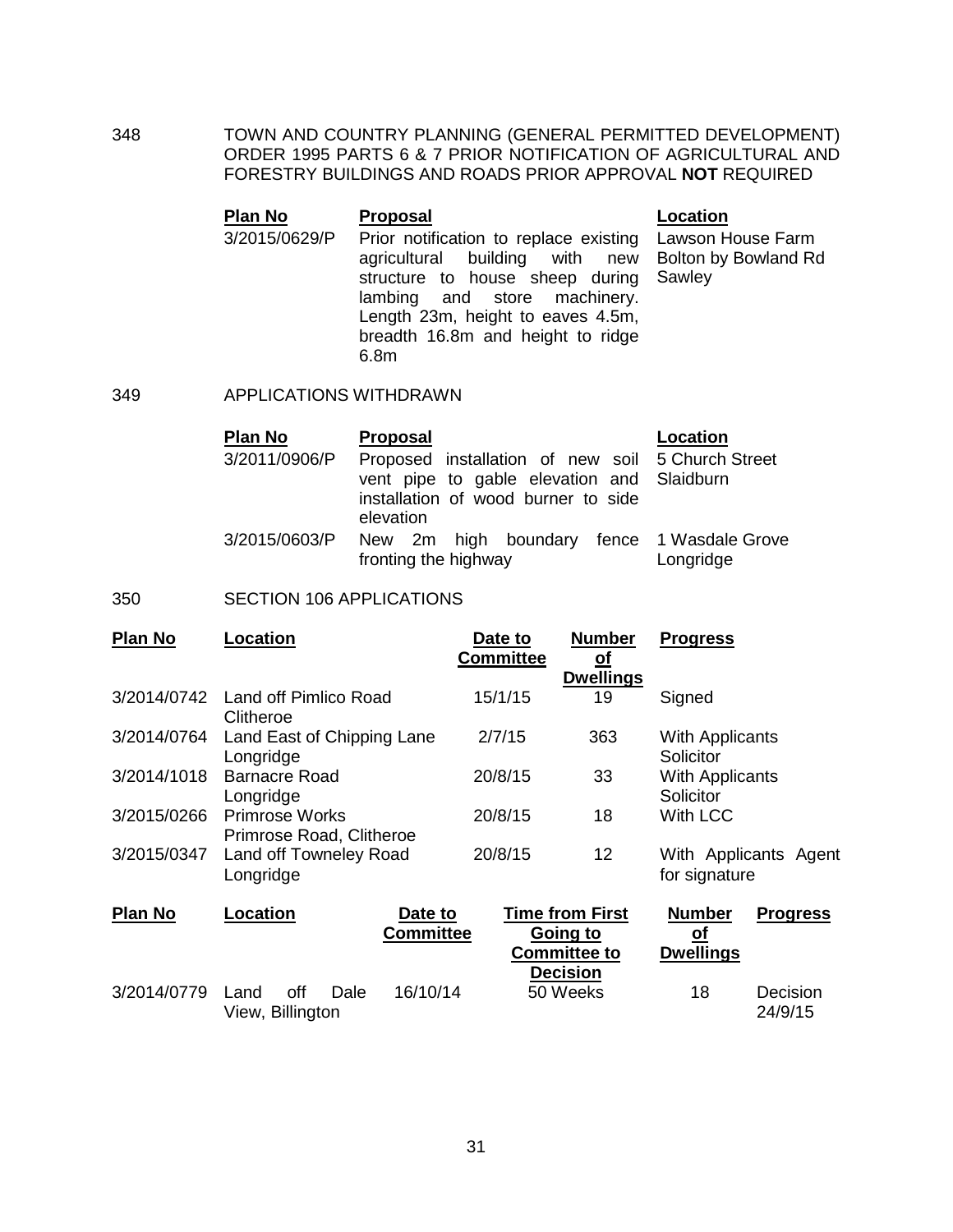## 351 APPEALS UPDATE

| <b>Application</b> | <b>Date</b><br><b>Received</b>                         | <b>Applicant</b><br><b>Proposal/Site</b>                                               | <b>Type of</b><br><b>Appeal</b> | Date of<br><b>Inquiry/Hearing</b> | <b>Progress</b>                                      |
|--------------------|--------------------------------------------------------|----------------------------------------------------------------------------------------|---------------------------------|-----------------------------------|------------------------------------------------------|
| 3/2014/0438<br>R   | 16/01/15<br>but extension<br>given<br>until<br>6/02/15 | Land<br>east<br>οf<br><b>Chipping Lane</b><br>Longridge                                | Inquiry                         | 10/11/15<br>6 days                | Awaiting Inquiry                                     |
| 3/2014/0887<br>R   | 12/03/15                                               | <b>Bent House</b><br><b>Tosside</b>                                                    | <b>WR</b>                       |                                   | Appeal dismissed<br>28/09/15                         |
| 3/2014/0942<br>R   | 28/04/15                                               | Land<br>off<br><b>New</b><br>Lane Withgill                                             | <b>WR</b>                       |                                   | Awaiting decision                                    |
| 3/2014/1122<br>R   | 21/05/15                                               | King<br>35<br><b>Street</b><br>Whalley                                                 | <b>WR</b>                       |                                   | Appeal dismissed<br>24/09/15                         |
| 3/2015/0212<br>R   | 14/07/15                                               | 4 The Green<br><b>Osbaldeston Lane</b><br>Osbaldeston                                  | <b>WR</b>                       |                                   | Awaiting decision                                    |
| 3/2014/0697<br>R   | 29/06/15                                               | Land<br>adj<br><b>Clitheroe Road</b><br><b>West Bradford</b>                           | <b>WR</b>                       |                                   | Awaiting decision                                    |
| 3/2014/1090<br>R   | 06/07/15                                               | Little Dudlands Fm<br>Rimington                                                        | <b>WR</b>                       |                                   | Awaiting decision                                    |
| 3/2015/0272<br>R   | 22/07/15                                               | <b>Curtis House</b><br>Longridge                                                       | <b>WR</b>                       |                                   | Awaiting decision                                    |
| 3/2014/0755<br>R   | 22/07/15                                               | Mellor<br>Lodge<br>Gatehouse<br>Mellor                                                 | <b>WR</b>                       |                                   | Awaiting decision                                    |
| 3/2015/0216<br>R   | 28/07/15                                               | 4 Court Grove<br>Clayton le Dale                                                       | HH                              |                                   | Awaiting decision                                    |
| 3/2014/0846<br>R   | 12/08/15                                               | Land at 23-25 Old<br>Row, Barrow                                                       | Hearing                         | 18/11/15                          | Awaiting decision                                    |
| 3/2014/0961<br>R   | 30/07/15                                               | <b>Skirden Hall Fm</b><br><b>Tosside</b>                                               | <b>WR</b>                       |                                   | Awaiting decision                                    |
| 3/2014/0183<br>R   | 13/08/15                                               | Land at Malt Kiln<br>Brow, Chipping                                                    | Hearing                         | Provisionally<br>15/03/16         | <b>Statement</b><br>due<br>17/09/15                  |
| 3/2014/0226<br>R   | 13/08/15                                               | Kirk Mill and Kirk<br>House, Chipping                                                  | Hearing                         | Linked with<br>3/2014/0183        | <b>Statement</b><br>due<br>17/09/15                  |
| 3/2015/0200<br>R   | 23/09/15                                               | οf<br>Land<br>rear<br><b>Beech Cottage</b><br>Lovely Hall Lane<br><b>Copster Green</b> | Hearing                         |                                   | <b>Statement</b><br>due<br>28/10/15                  |
| 3/2015/0565<br>R   | 24/09/15                                               | Coach House<br><b>Main Street</b><br><b>Bolton by Bowland</b>                          | <b>WR</b>                       |                                   | <b>Statement</b><br>due<br>29/10/15                  |
| 3/2015/0566<br>R   | 24/09/15                                               | Coach House<br><b>Main Street</b><br><b>Bolton by Bowland</b>                          | <b>WR</b>                       | Linked with<br>3/2015/0565        | <b>Statement</b><br>due<br>29/10/15                  |
| 3/2015/0318<br>R   | 29/09/15                                               | The Holly<br><b>Wardsley Road</b><br>Chipping                                          | HH                              |                                   | Notification<br>and<br>Questionnaire<br>due 06/10/15 |